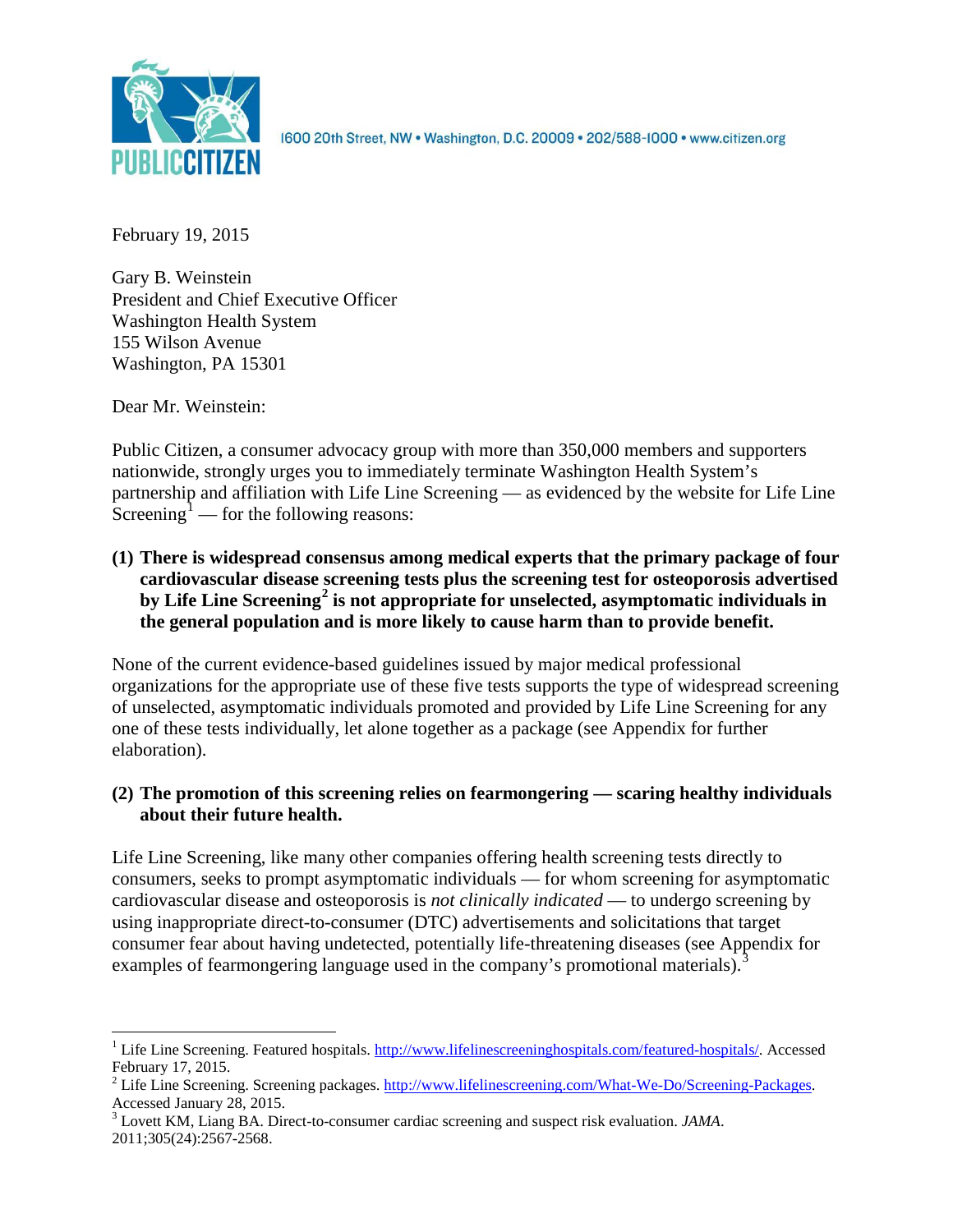# **(3) For many people, false-positive test results from this screening can lead to unfounded anxiety and additional unnecessary, risky, and costly diagnostic procedures and treatment interventions.**[4](#page-1-0),[5](#page-1-1)

Because this screening is performed broadly on *unselected, predominantly asymptomatic populations* (i.e., those not at significant risk), many people will have false**-**positive test results. False-positive results can cause unfounded anxiety and lead to additional diagnostic procedures and treatments, exposing screened individuals to additional risk of physical harm without providing offsetting benefits.

In addition to physical and psychological harms, false-positive results from medically inappropriate screening tests also cause financial harms to the people screened and to others. Unnecessary costs are borne *directly* by the screened patients/consumers for the initial screening and for some of the unnecessary follow-up testing and treatment interventions. Additionally, *indirect* cost to the broader insured population results from insurance companies passing on the costs of superfluous follow-up testing and treatment via increased premiums.

# **(4) Screening unselected, asymptomatic people will lead to** *overdiagnosis***, which occurs when individuals are diagnosed with conditions that will never cause symptoms or death.**

Some individuals undergoing inappropriate screening will have certain true-positive abnormal results, leading to the diagnosis of conditions that will never cause symptoms or death, a problem known as overdiagnosis.<sup>[6](#page-1-2)</sup> As with false-positive test results, overdiagnosis leads to unnecessary anxiety and unnecessary medical interventions. For example, imaging tests, such as the ultrasound cardiovascular disease screening tests offered by Life Line Screening, can detect abnormalities that for many people are minor and not destined to ever progress enough to cause symptoms or death; these people cannot benefit from treatment. In fact, they can only be harmed. When healthy people are systematically encouraged to get screened, overdiagnosis and the problems caused by it are made worse.<sup>[7](#page-1-3)</sup>

# **(5) The promotion and provision of this screening is** *unethical***.**

First, it is exploitative for Life Line Screening to profit from the promotion of medically nonbeneficial testing through the use of misleading advertisements and solicitations that play on people's fear. Second, this screening violates the ethical principles of beneficence (the duty to promote good and act in the best interest of the patient and the health of society) and nonmaleficence (the duty to do no harm to patients).<sup>[8](#page-1-4),[9](#page-1-5)</sup> Finally, direct-to-consumer promotional

<span id="page-1-4"></span>2012;157(10):747-748.

<span id="page-1-5"></span><span id="page-1-0"></span><sup>4</sup> Lovett KM, Liang BA. Direct-to-consumer cardiac screening and suspect risk evaluation. *JAMA*.

<span id="page-1-1"></span><sup>2011;305(24):2567-2568.</sup> <sup>5</sup> Perry S. Buyer beware on 'direct-to-consumer' health screenings. March 21, 2012. *MinnPost.*  [http://www.minnpost.com/second-opinion/2012/03/buyer-beware-direct-consumer-health-screenings.](http://www.minnpost.com/second-opinion/2012/03/buyer-beware-direct-consumer-health-screenings) Accessed January 14, 2015.

<span id="page-1-2"></span><sup>6</sup> Welch HG, Schwartz LM, Woloshin S. *Overdiagnosed: Making People Sick in the Pursuit of Health*. 1st ed. Boston, MA: Beacon Press; 2011: at *xiv*.<br><sup>7</sup> *Ibid*. Page 44.<br><sup>8</sup> Wallace EA, Schumann JH, Weinberger SE. Ethics of commercial screening tests. *Ann Intern Med*.

<span id="page-1-3"></span>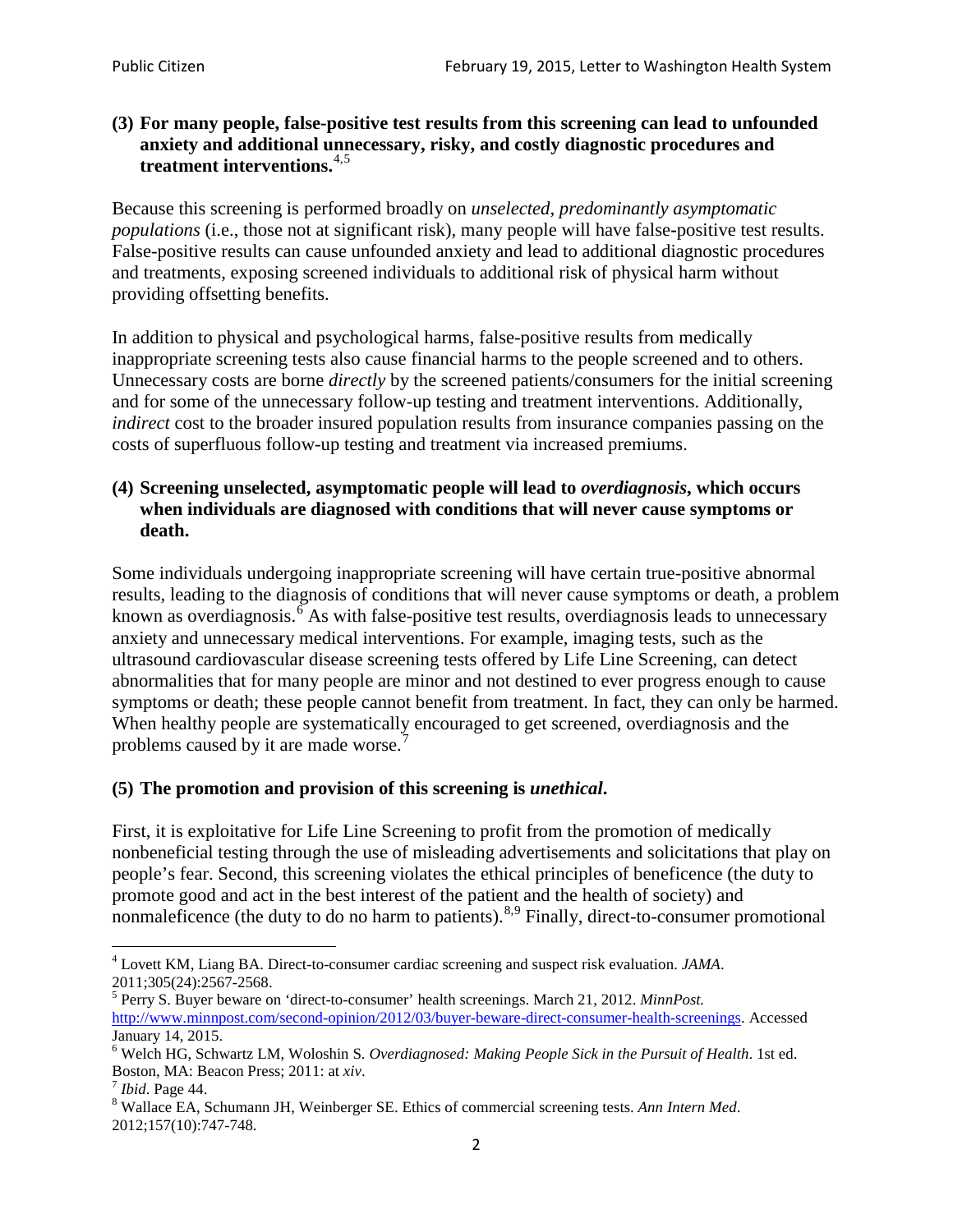materials for screening tests that fail to disclose published guidelines on recommended indications for these tests, as well as the risks of harm, violate the ethical principle of respect for persons and patient autonomy (the duty to protect and foster a patient's free, uncoerced choices). $\frac{10,11}{10,11}$  $\frac{10,11}{10,11}$  $\frac{10,11}{10,11}$  $\frac{10,11}{10,11}$ 

For these reasons, your institution's partnership with Life Line Screening does a great disservice to the community that you serve and adversely impacts public health more broadly. It is therefore imperative that your institution sever its relationship with Life Line Screening and refrain from endorsing the company's heavily promoted, nonselective, community**-**wide cardiovascular disease and osteoporosis screening programs.

Of note, many institutions like yours responded positively to similar requests from Public Citizen. In particular, on June 19, 2014, we wrote letters to 20 hospitals and medical institutions that had partnered with HealthFair, another company that inappropriately promotes similar direct-to-consumer cardiovascular disease screening tests, urging them to immediately sever their relationship with the company. [12](#page-2-2) Fifteen of the 20 institutions have informed either us or representatives of the news media that they have terminated or will be terminating their relationships with HealthFair. Public Citizen applauded these actions.

On August 11, 2014, the *Journal of the American Medical Association* published a Viewpoint article critical of hospital relationships with DTC disease screening companies.<sup>13</sup> The article co-authored by Erik Wallace, M.D., Associate Dean for the Colorado Springs Branch of the University of Colorado School of Medicine; John Schumann, M.D., Interim President, University of Oklahoma-Tulsa; and Steven Weinberger, M.D., Executive Vice President and Chief Executive Officer of the American College of Physicians, the pre**-**eminent national organization of internists — concluded as follows:

If the primary goal of hospitals and DTC screening companies is to improve the health of the populations they serve, then both entities should provide clear and convincing evidence of net benefit with the tests and treatments they offer. Given the controversy over the values and ethics of DTC screening companies and the services they offer, hospitals should clearly and publicly explain their relationships with DTC screening companies, given the lack of evidence to support mass vascular screenings. Hospitals also should justify such relationships transparently or, as Public Citizen suggests, sever such relationships.

Finally, we would also like to call to your attention the fact that on January 22, 2015, Public Citizen requested that the Federal Trade Commission investigate the advertising and promotional

<sup>&</sup>lt;sup>9</sup> Snyder L, American College of Physicians Ethics, Professionalism, and Human Rights Committee. American College of Physicians ethics manual. Sixth edition. Ann Intern Med. 2012;156(1):73-104.

<span id="page-2-0"></span><sup>&</sup>lt;sup>10</sup> Wallace EA, Schumann JH, Weinberger SE. Ethics of commercial screening tests. *Ann Intern Med*. 2012;157(10):747-748.

<span id="page-2-1"></span> $11$  Snyder L, American College of Physicians Ethics, Professionalism, and Human Rights Committee. American College of Physicians ethics manual: Sixth edition. *Ann Intern Med*. 2012;156(1):73-104.<br><sup>12</sup> Public Citizen. Letters to twenty hospitals and medical institutions asking them to end their partnerships with

<span id="page-2-2"></span>HealthFair. [http://www.citizen.org/hrg2206.](http://www.citizen.org/hrg2206) Accessed October 2, 2014.

<span id="page-2-3"></span><sup>13</sup> Wallace EA, Schumann JH, Weinberger SE. Hospital relationships with direct-to-consumer screening companies. *JAMA*. 2014;312(9):891-892. Published online August 11, 2014. doi:10.1001/jama.2014.9500.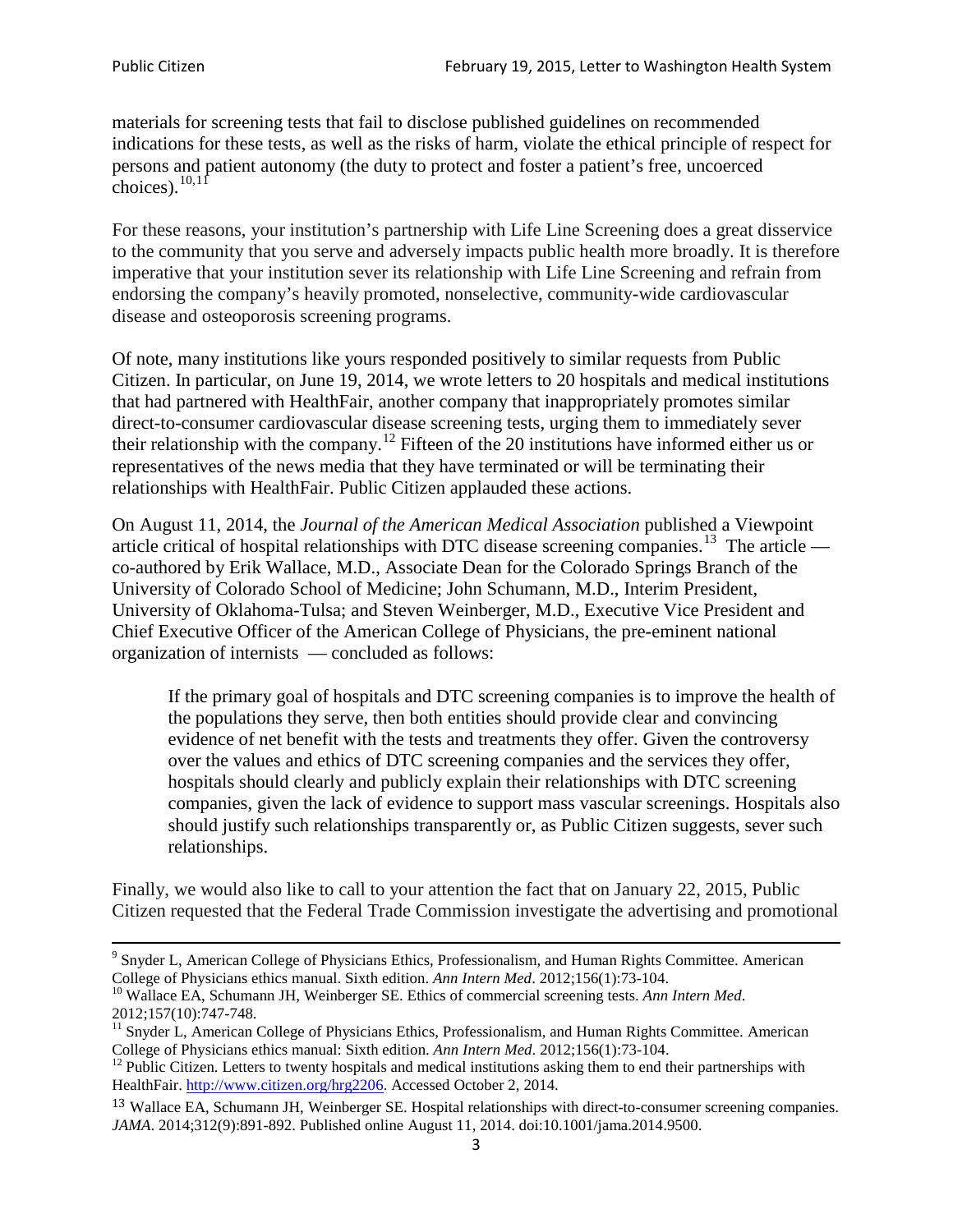activities of Life Line Screening. There is evidence that the company's advertising and promotional materials contain numerous statements that may be deceptive within the meaning of the Federal Trade Commission Act. These materials make unsubstantiated medical-benefit efficacy claims about Life Line Screening's primary cardiovascular disease and osteoporosis screening package, and they omit information material to consumers regarding the risks of adverse health-related outcomes and financial harms that may result from the screening.

Thank you for your prompt attention to this important patient safety and public health issue. Please contact us when you end your relationship with Life Line Screening.

Sincerely,

Vikram Krishnasamy, M.D., M.P.H. Researcher Public Citizen's Health Research Group

Michael Carome, M.D. **Director** Public Citizen's Health Research Group

Sidney M. Wolfe, M.D. Founder and Senior Adviser Public Citizen's Health Research Group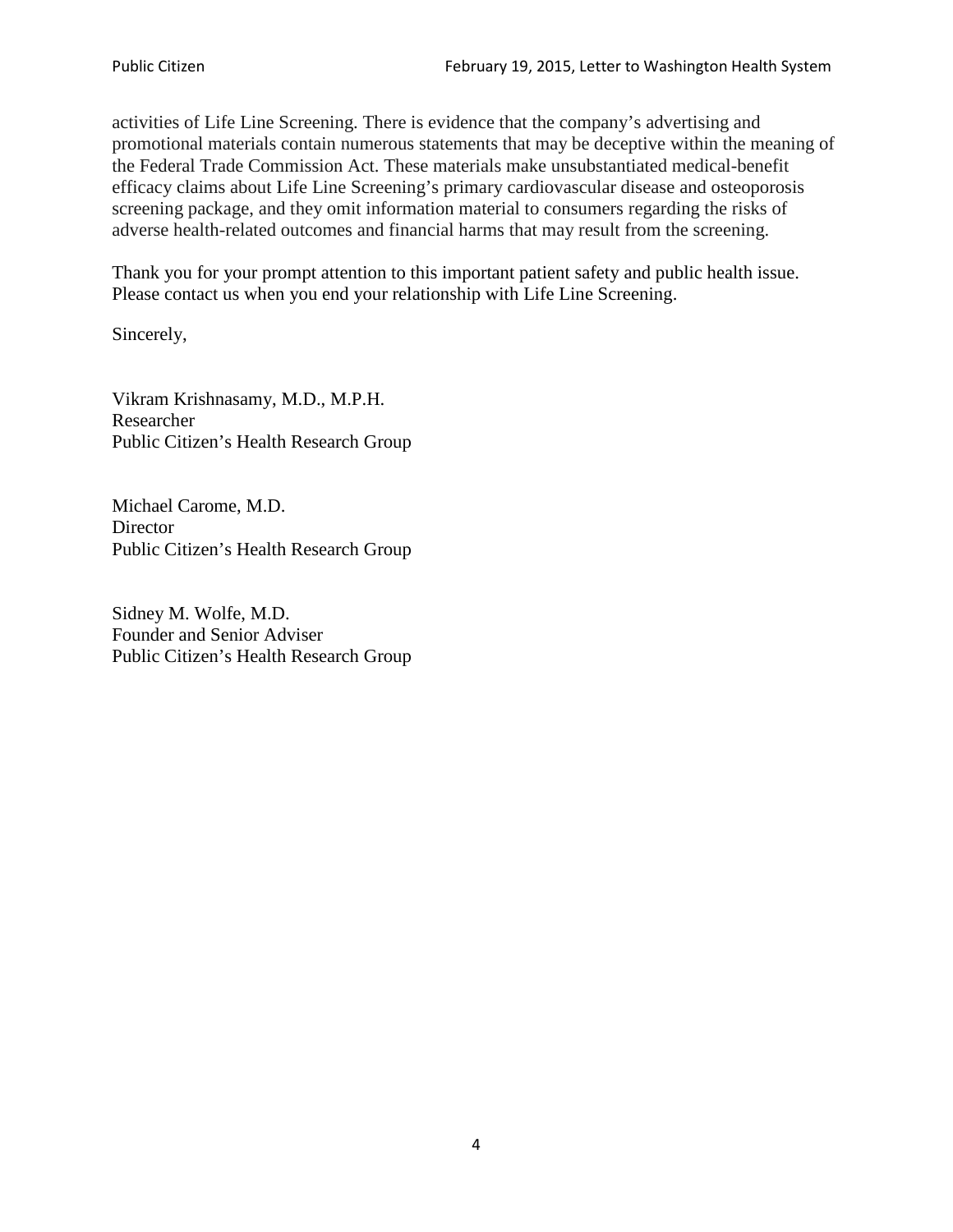# **Appendix**

# **Assessment of Cardiovascular Disease and Osteoporosis Screening Tests Offered by Life Line Screening**

Life Line Screening heavily promotes directly to consumers a package of four cardiovascular disease screening tests plus an osteoporosis risk assessment test.<sup>[14](#page-4-0),[15](#page-4-1)</sup> The four cardiovascular disease screening tests in the package are an electrocardiogram to screen for atrial fibrillation, a carotid artery ultrasound, an abdominal aortic aneurysm ultrasound, and a peripheral arterial disease test. The osteoporosis risk assessment test is an ultrasound of the heel bone to measure bone mass density.

Promotional materials describing these screening tests on the Life Line Screening website and in direct-to-consumer print solicitations mailed directly to people's homes misleadingly note the following:

Since our inception in 1993, we have screened nearly eight million people, and currently screen nearly one million people each year at over 16,000 screening events nationwide. Through this experience, we often identify serious health issues and **have helped save thousands of lives**. [16](#page-4-2) [Emphasis added]

"These screenings have **proven to be safe and accurate** in detecting your risks of stroke and vascular disease – so you and your doctor can do something about it before it's too late."<sup>[17](#page-4-3)</sup> [Emphasis added]

The Life Line Screening promotional materials recommend that adults over age 50 undergo these five screening tests annually:<sup>[18](#page-4-4),[19,](#page-4-5)[20,](#page-4-6)[21](#page-4-7),[22](#page-4-8)</sup>

Q. Who needs to be screened?

A. The answer is anyone over 50 who wants to be proactive about his or her health. …

<span id="page-4-0"></span><sup>&</sup>lt;sup>14</sup> Life Line Screening. Screening packages. [http://www.lifelinescreening.com/What-We-Do/Screening-Packages.](http://www.lifelinescreening.com/What-We-Do/Screening-Packages) AccessedJanuary 9, 2015.

<span id="page-4-1"></span><sup>&</sup>lt;sup>15</sup> Undated letter from Kevin DeWeese, Director of Clinical Operations, Life Line Screening, to a consumer.

Received November 2014.<br><sup>16</sup> Life Line Screening. Who we are. http://www.lifelinescreening.com/Who-We-Are. Accessed January 9, 2015.

<span id="page-4-3"></span><span id="page-4-2"></span><sup>&</sup>lt;sup>17</sup> Undated letter from Kevin DeWeese, Director of Clinical Operations, Life Line Screening, to a consumer. Received November 2014.

<span id="page-4-4"></span><sup>&</sup>lt;sup>18</sup> Life Line Screening. Atrial fibrillation screening. [http://www.lifelinescreening.com/What-We-Do/What-We-](http://www.lifelinescreening.com/What-We-Do/What-We-Screen-For/Atrial-Fibrillation)[Screen-For/Atrial-Fibrillation.](http://www.lifelinescreening.com/What-We-Do/What-We-Screen-For/Atrial-Fibrillation) Accessed January 9, 2015.

<sup>&</sup>lt;sup>19</sup> Life Line Screening. Carotid artery disease screening. [http://www.lifelinescreening.com/What-We-Do/What-We-](http://www.lifelinescreening.com/What-We-Do/What-We-Screen-For/Carotid-Artery-Disease)

<span id="page-4-6"></span><span id="page-4-5"></span>[Screen-For/Carotid-Artery-Disease.](http://www.lifelinescreening.com/What-We-Do/What-We-Screen-For/Carotid-Artery-Disease) Accessed January 9, 2015.<br><sup>20</sup> Life Line Screening. Abdominal aortic aneurysm screening.. http://www.lifelinescreening.com/What-We-Do/What-We-Do/What-We-Screen-For/Abdominal-Aortic-Aneury

<span id="page-4-7"></span><sup>&</sup>lt;sup>21</sup> Life Line Screening. Peripheral arterial disease screening. [http://www.lifelinescreening.com/What-We-Do/What-](http://www.lifelinescreening.com/What-We-Do/What-We-Screen-For/Peripheral-Arterial-Disease)

<span id="page-4-8"></span>[We-Screen-For/Peripheral-Arterial-Disease.](http://www.lifelinescreening.com/What-We-Do/What-We-Screen-For/Peripheral-Arterial-Disease) Accessed January 9, 2015.<br><sup>22</sup> Life Line Screening. Osteoporosis screening/bone density test. [http://www.lifelinescreening.com/What-We-](http://www.lifelinescreening.com/What-We-Do/What-We-Screen-For/Osteoporosis)[Do/What-We-Screen-For/Osteoporosis.](http://www.lifelinescreening.com/What-We-Do/What-We-Screen-For/Osteoporosis) Accessed January 9, 2015.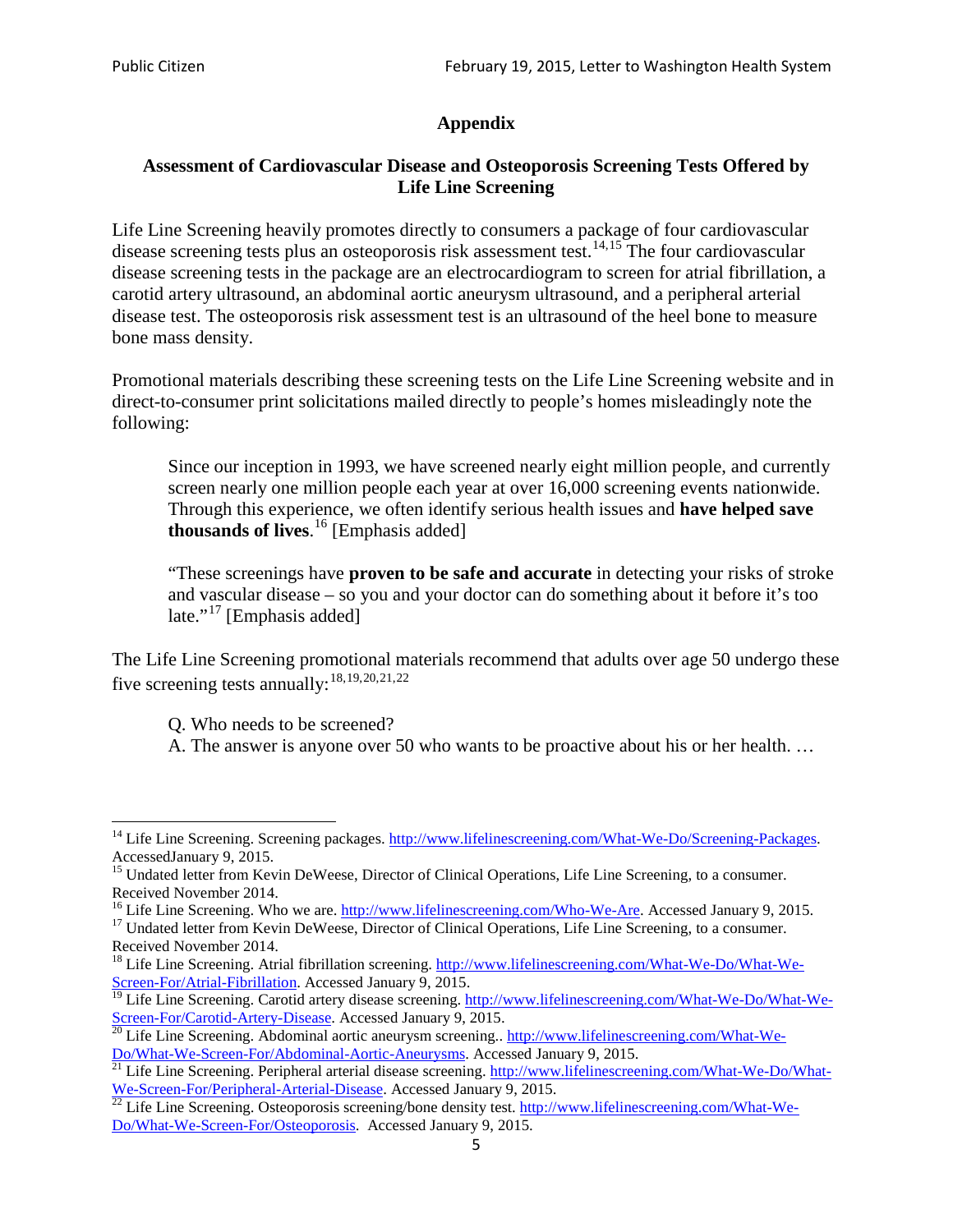However if you have a family history of stroke or heart disease, or if you have high risk factors such as being overweight, high cholesterol, smoking, or lack exercise you may wish to be screened, even if you are in your  $40^{\circ}$ s.<sup>[23](#page-5-0)</sup>

Life Line Screening's primary package is offered at a price of \$149, purportedly providing consumers a "savings of \$181."<sup>[24](#page-5-1)</sup>

Life Line Screening seeks to prompt asymptomatic individuals for whom screening for asymptomatic cardiovascular disease and osteoporosis is *not clinically indicated* to undergo screening by using inappropriate direct-to-consumer advertisements and solicitations that target consumer fear about having undetected, potentially life-threatening diseases.<sup>[25](#page-5-2)</sup> Examples of such statements found on Life Line Screening's website and print solicitation materials include the following:

- Website: "The absence of risk factors does **not** guarantee that a person will not die from a heart attack. In fact, 1 in 3 people who develop a myocardial infarction (MI) will not have any of the conventional risk factors, which include smoking, unhealthy diet, obesity, physical inactivity, high blood pressure, diabetes and raised lipids."[26](#page-5-3) [Emphasis in original]
- Website: "Similarly, **80% – 85% of strokes occur without warning in asymptomatic patients**, so they can only be significantly reduced by finding and treating the disease before it happens."<sup>[27](#page-5-4)</sup> [Emphasis added]
- Website: "Abdominal aortic aneurysms pose a threat because **they are usually silent until a medical emergency occurs**."[28](#page-5-5) [Emphasis added]
- Website: "**Aneurysms are a health risk because they can burst or rupture. A ruptured aneurysm can cause severe internal bleeding, which can lead to shock or even death.**"<sup>[29](#page-5-6)</sup> [Emphasis in original]
- Website: "Your carotid arteries are the two large blood vessels in your neck that supply blood to your brain. When these arteries become clogged with cholesterol, they become

<span id="page-5-0"></span><sup>&</sup>lt;sup>23</sup> Life Line Screening. Questions  $\&$  answers about Life Line Screening. Enclosure to undated letter from Kevin DeWeese, Director of Clinical Operations, Life Line Screening, to a consumer. Received November 2014.

<span id="page-5-1"></span><sup>&</sup>lt;sup>24</sup> Undated letter from Kevin DeWeese, Director of Clinical Operations, Life Line Screening, to a consumer. Received November 2014.

<span id="page-5-2"></span><sup>25</sup> Lovett KM, Liang BA. Direct-to-consumer cardiac screening and suspect risk evaluation. *JAMA*.  $2011;305(24):2567-2568$ .<br><sup>26</sup> Life Line Screening. The benefits of ultrasound screening in key cardiovascular disease areas.

<span id="page-5-3"></span>[http://www.lifelinescreeningresearch.com/the-benefits-of-ultrasound-screening/.](http://www.lifelinescreeningresearch.com/the-benefits-of-ultrasound-screening/) Accessed January 9, 2015.<br><sup>28</sup> Life Line Screening. Abdominal aortic aneurysm screening. http://www.lifelinescreening.com/What-We-<br><sup>28</sup> Life L

<span id="page-5-5"></span><span id="page-5-4"></span>[Do/What-We-Screen-For/Abdominal-Aortic-Aneurysms.](http://www.lifelinescreening.com/What-We-Do/What-We-Screen-For/Abdominal-Aortic-Aneurysms) Accessed January 9, 2015. <sup>29</sup> Life Line Screening. Abdominal aortic aneurysm (AAA).

<span id="page-5-6"></span>[http://www.lifelinescreening.com/~/media/Files/US/pdfs/FactSheetAAAupdated.ashx.](http://www.lifelinescreening.com/~/media/Files/US/pdfs/FactSheetAAAupdated.ashx) Accessed January 9, 2015.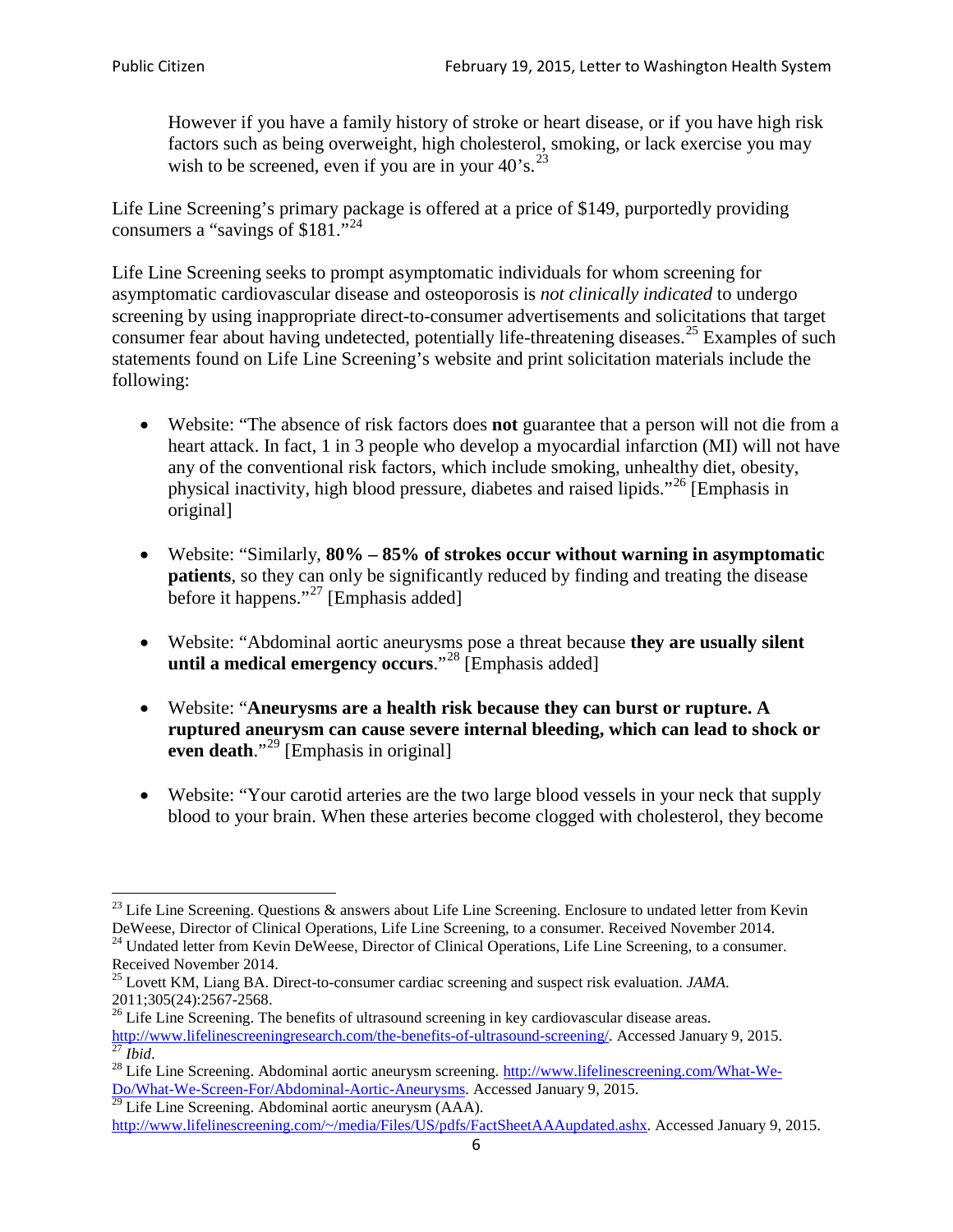**dangerously narrow**. **If a blood clot occurs in the carotid arteries, then blood cannot reach your brain and a stroke can result**. "<sup>[30](#page-6-0)</sup> [Emphasis added]

- Website: "A ruptured aortic aneurysm can cause massive internal bleeding and requires prompt emergency treatment to prevent death. **It is estimated that 80% of people with a ruptured aneurysm will die, and that many of these will die before being able to reach a hospital.**"<sup>[31](#page-6-1)</sup> [Emphasis added]
- Website: "As we age, bones begin to break down faster than new bone can be formed. Osteoporosis removes minerals from bones until they become so weak and brittle that they fracture very easily. Actions such as bending to pick up a newspaper, lifting a vacuum, or even coughing can cause a fracture. **Some fractures, such as hip fractures, may require hospitalization or major surgery, and may result in disability or even**  death."<sup>[32](#page-6-2)</sup> [Emphasis added]
- Direct-to-consumer letter: "These screenings have proven to be safe and accurate in detecting **your risks of stroke and vascular disease** – so you and your doctor **can do something about it before it's too late**."<sup>[33](#page-6-3)</sup> [Emphasis added]
- Direct-to-consumer letter: "The lifetime risk of stroke for middle-aged men and women is 1 in 5 for women and 1 in 6 for men, and **it takes a terrible toll on families**."[34](#page-6-4) [Emphasis added]
- Direct-to-consumer letter: "Life Line Screening has conducted nearly 8 million screenings, and customers sometimes tell us they feel the **screenings saved their lives**."[35](#page-6-5) [Emphasis added]
- Direct-to-consumer letter:  $36$  "What's inside your arteries?" [Emphasis in original]

As discussed below, a review of current evidence-based guidelines and relevant scientific literature fails to provide support for use of these five tests — individually or together as a package — for widespread screening of asymptomatic individuals in the general adult population over age 50 on a one-time basis, let alone annually. For many individuals, the risks of harm outweigh the benefits of the testing. Moreover, since the tests are not clinically indicated for most people being screened, and since many people will undergo additional unnecessary testing, these screenings are resulting in financial harm to many individuals.

<span id="page-6-0"></span><sup>&</sup>lt;sup>30</sup> Life Line Screening. Carotid artery disease screening. [http://www.lifelinescreening.com/What-We-Do/What-We-](http://www.lifelinescreening.com/What-We-Do/What-We-Screen-For/Carotid-Artery-Disease)[Screen-For/Carotid-Artery-Disease.](http://www.lifelinescreening.com/What-We-Do/What-We-Screen-For/Carotid-Artery-Disease) Accessed January 9, 2015.<br><sup>31</sup> *Ibid.* 32 Life Line Screening. Osteoporosis screening/bone density test. [http://www.lifelinescreening.com/What-We-](http://www.lifelinescreening.com/What-We-Do/What-We-Screen-For/Osteoporosis)

<span id="page-6-2"></span><span id="page-6-1"></span>[Do/What-We-Screen-For/Osteoporosis.](http://www.lifelinescreening.com/What-We-Do/What-We-Screen-For/Osteoporosis) Accessed January 9, 2015. <sup>33</sup> Undated letter from Kevin DeWeese, Director of Clinical Operations, Life Line Screening, to a consumer.

<span id="page-6-3"></span>Received November 2014.<br><sup>34</sup> Ibid.

<span id="page-6-4"></span>

<span id="page-6-5"></span><sup>34</sup> *Ibid*. 35 *Ibid*. 36 *Ibid*.

<span id="page-6-6"></span>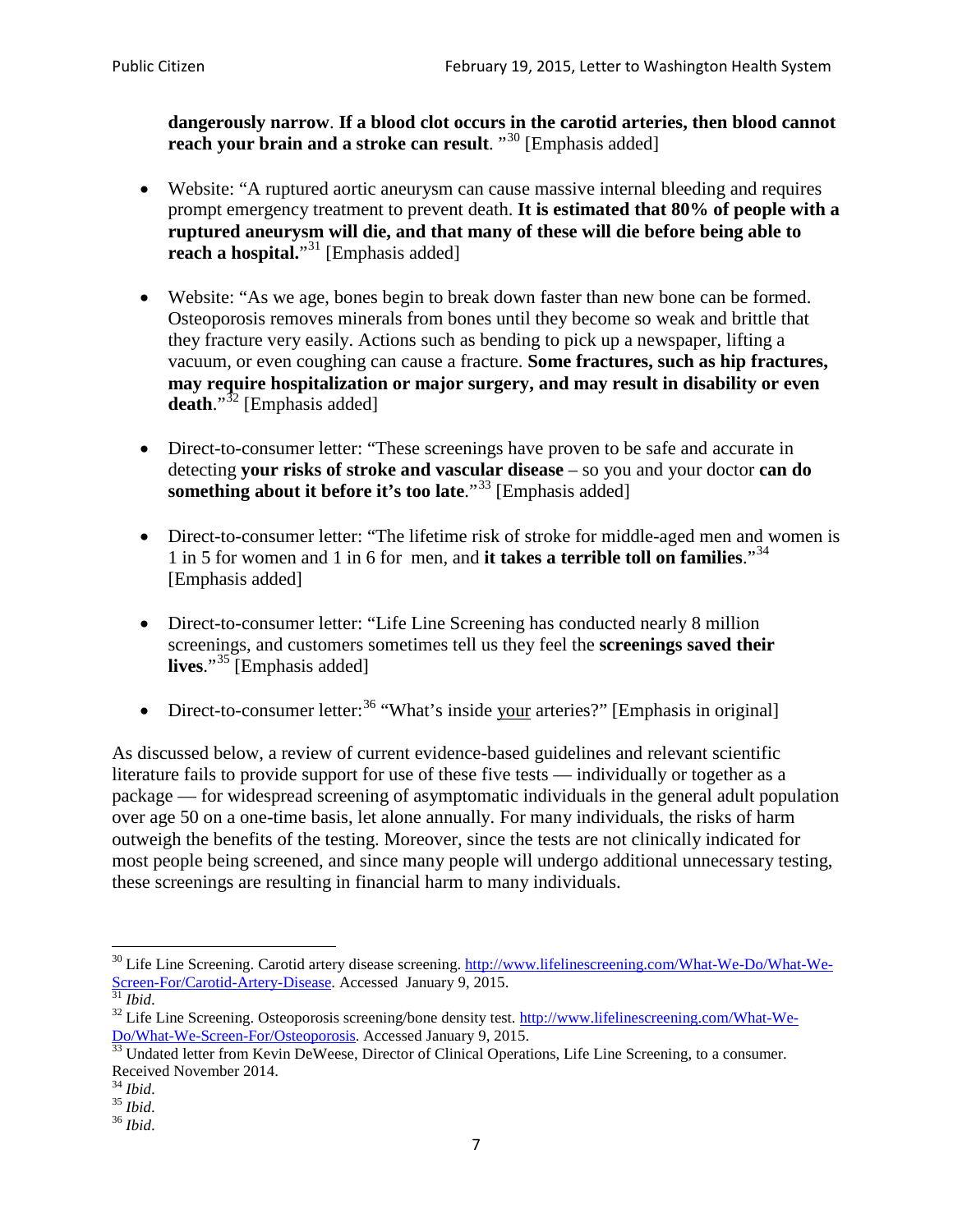Although the following screening tests sound appealing, each one either: (a) clinically benefits only appropriately selected high-risk groups of patients (rather than *all* adults over age 50); or (b) has not been scientifically proven to provide any clinically meaningful benefit to anyone. Widespread and indiscriminate use of these tests is likely to be harmful to large numbers of individuals in the general, asymptomatic population by yielding a significant number of falsepositive test results, leading to subsequent unnecessary diagnostic procedures and treatments, associated adverse effects of those procedures and treatments, and unwarranted anxiety in tested individuals. In addition, some individuals undergoing inappropriate screening will have truepositive abnormal results, but the abnormalities found will never cause symptoms or death, leading to overdiagnosis.

# **A. Atrial fibrillation screening with electrocardiogram (ECG):**

The Life Line Screening online promotional materials state:<sup>[37](#page-7-0)</sup>

Atrial Fibrillation is the most common type of heart arrhythmia (abnormal heartbeat). It occurs when the heart's upper chambers (the atria) beat irregularly or quiver. Without an effective heartbeat blood isn't pumped completely out of the atria, causing blood to pool and possibly clot. A clot can travel to other parts of the body, including the brain, where it may result in stroke.

Screening for Atrial Fibrillation

• A non-invasive procedure used to detect irregular heartbeat (a major risk factor for stroke), an Atrial Fibrillation screening is performed by attaching [ECG] electrodes above your wrists and ankles.

Who should have an atrial fibrillation screening?

• Anyone with risk factors for stroke, atrial fibrillation or carotid artery disease

How often should I get an atrial fibrillation screening?

• Annually

<span id="page-7-1"></span>However, we are not aware of any major medical professional organization that endorses widespread screening of asymptomatic patients younger than age 65 for atrial fibrillation. In addition, atrial fibrillation can be detected in most patients who have the condition simply by checking for an irregularly irregular pulse during a physical exam.

In 2011, the American Heart Association (AHA) and the American Stroke Association (ASA) jointly issued updated evidence-based guidelines for the primary prevention of stroke.<sup>[38](#page-7-1)</sup> The

<span id="page-7-0"></span><sup>&</sup>lt;sup>37</sup> Life Line Screening. Atrial fibrillation screening. [http://www.lifelinescreening.com/What-We-Do/What-We-](http://www.lifelinescreening.com/What-We-Do/What-We-Screen-For/Atrial-Fibrillation)[Screen-For/Atrial-Fibrillation.](http://www.lifelinescreening.com/What-We-Do/What-We-Screen-For/Atrial-Fibrillation) Accessed January 9, 2015.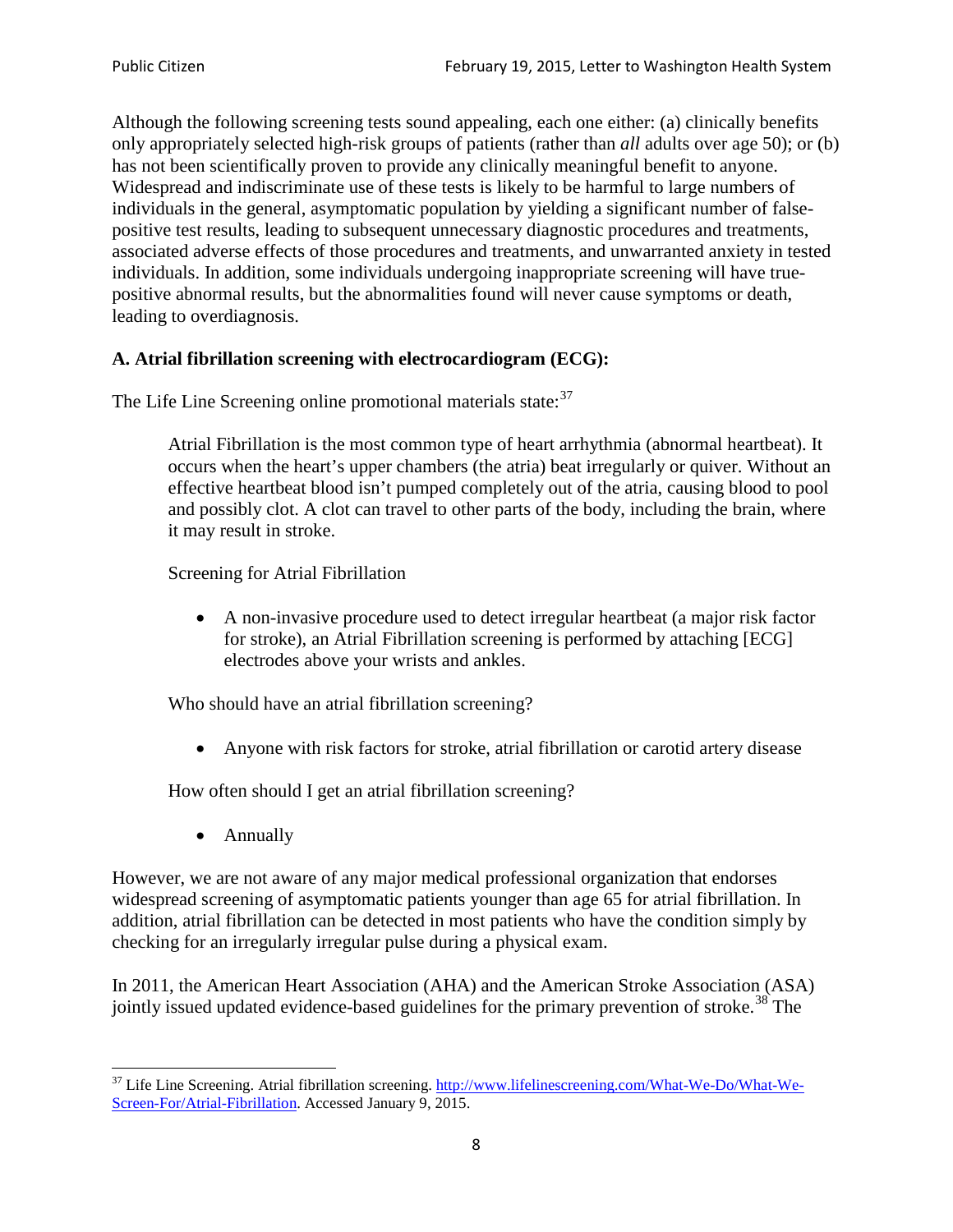American Academy of Neurology (AAN) affirmed the value of these guidelines. The 2011 AHA/ASA guidelines provided the following recommendation regarding screening for atrial fibrillation:

Active screening for atrial fibrillation in patients >65 years of age in primary care settings using pulse taking followed by an ECG as indicated can be useful.

In 2014, the AHA and the ASA issued updated evidence-based guidelines for the primary prevention of stroke.<sup>[39](#page-8-0)</sup> The AAN again affirmed the value of the updated guidelines, and the American Association of Neurological Surgeons, the Congress of Neurological Surgeons and the Preventive Cardiovascular Nurses Association endorsed them. The update provided the following recommendation regarding screening for atrial fibrillation:

Active screening for AF in the primary care setting in patients >65 years of age by pulse assessment followed by ECG as indicated can be useful.

In 2010 and 2012, the European Society of Cardiology issued evidence-based guidelines that similarly recommended that patients ages 65 and older be screened for atrial fibrillation by their primary health care providers by checking the pulse, followed by an ECG in case of irregularity. $40,41$  $40,41$ 

# **B. Stroke/Carotid Artery Ultrasound:**

The Life Line Screening online promotional materials state:<sup>[42](#page-8-3)</sup>

Your carotid arteries are the two large blood vessels in your neck that supply blood to your brain. When these arteries become clogged with cholesterol, they become dangerously narrow. If a blood clot occurs in the carotid arteries, then blood cannot reach your brain and a stroke can result. …

<sup>&</sup>lt;sup>38</sup> Goldstein LB, Bushnell CD, Adams RJ, et al. Guidelines for the primary prevention of stroke: A guideline for healthcare professionals from the American Heart Association/American Stroke Association. *Stroke*.

<sup>2011;42(2):517-584.</sup> [see page 1 for title, authors, ANA affirmation; see page 21 for recommendation]

<span id="page-8-0"></span> $\frac{2011,42(2)(317,601)}{39}$  Meschia JF, Bushnell C, Goden-Albala B, et al. Guidelines for the primary prevention of stroke: A statement for healthcare professionals from the American Heart Association/American Stroke Association. *Stroke*.

<sup>2014;45(12):3754-3832.</sup> [see page 1 for title, authors, ANA affirmation and other endorsements; see page 24 for recommendation]

<span id="page-8-1"></span><sup>40</sup> Camm AJ, Kirchhof P, Lip GYH, et al. Guidelines for the management of atrial fibrillation: The Task Force for the Management of Atrial Fibrillation of the European Society of Cardiology (ESC). *Eur Heart J*. 2010;31:2369- 2429. [See page 50]

<span id="page-8-2"></span><sup>41</sup> Camm AJ, Lip GYH, De Caterina R, et al. 2012 focused update of the ESC Guidelines for the management of atrial fibrillation: An update of the 2010 ESC Guidelines for the management of atrial fibrillation. *Eur Heart J*.

<span id="page-8-3"></span><sup>&</sup>lt;sup>2012</sup>;23(21):2719-2747. [See page 273] 42 Life Line Screening. [http://www.lifelinescreening.com/What-We-Do/What-We-](http://www.lifelinescreening.com/What-We-Do/What-We-Screen-For/Carotid-Artery-Disease)[Screen-For/Carotid-Artery-Disease.](http://www.lifelinescreening.com/What-We-Do/What-We-Screen-For/Carotid-Artery-Disease) Accessed January 9, 2015.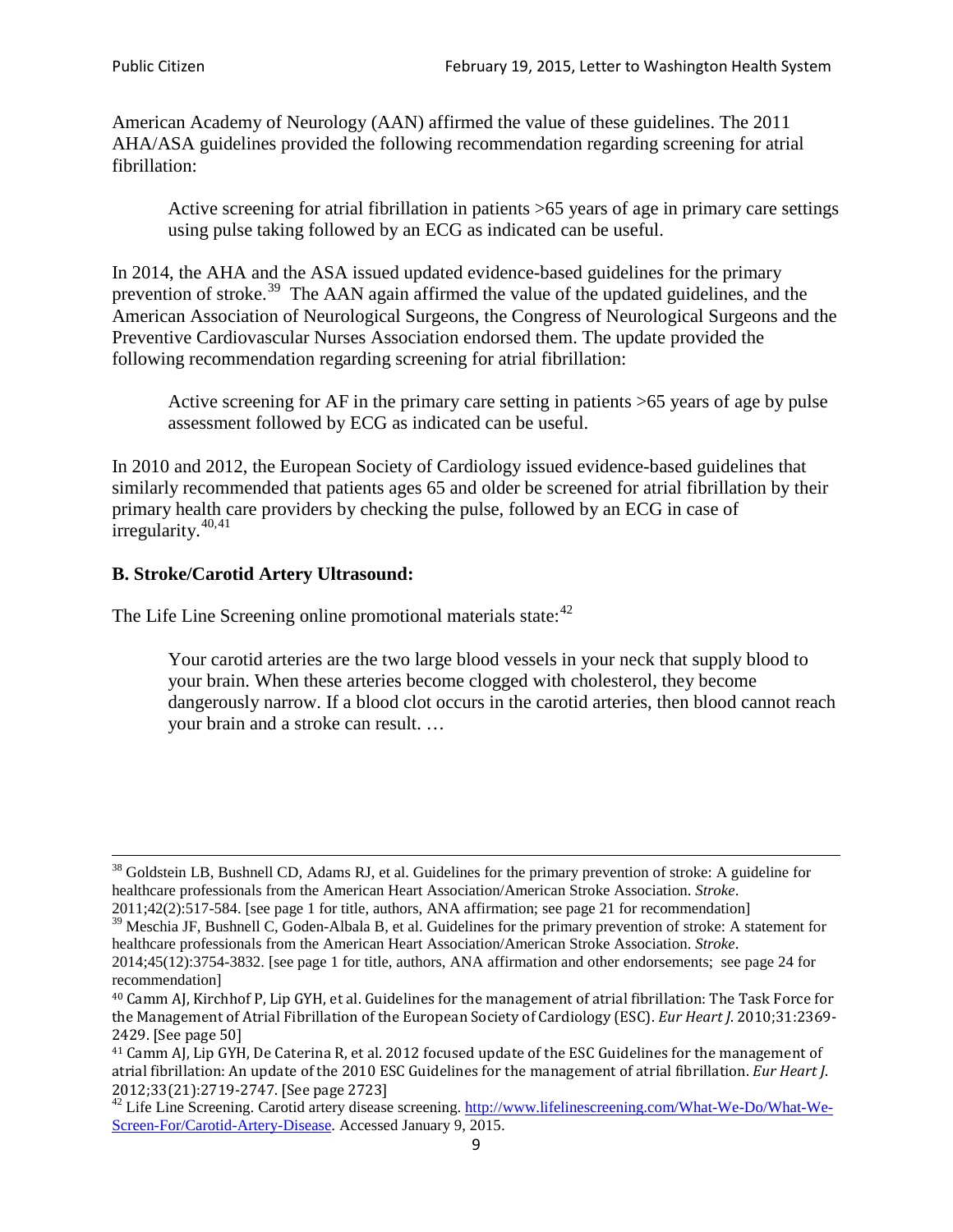Carotid Artery Disease (Plaque) Screening

• Simple, painless and non-invasive, this screening uses cutting-edge Doppler color flow ultrasound technology to create images of the carotid arteries while also measuring blood flow through them.

Who should have a carotid artery screening?

- Anyone over age 50
- Anyone over age 40 with risk factors

How often should I get a carotid artery screening?

• Annually

However, several major medical professional organizations affirmatively recommend *against* indiscriminate screening with carotid artery ultrasounds in low-risk, asymptomatic individuals, and we are not aware of any major medical professional organization that endorses such screening.

Good evidence indicates that although stroke is a leading cause of death and disability in the United States, a relatively small proportion of all disabling, unheralded strokes are due to carotid artery disease. Studies also suggest that only about 1 percent of the general population older than 65 has severe carotid artery stenosis (60 to 90 percent narrowing).<sup>[43](#page-9-0)</sup> Carotid artery stenosis is more prevalent in older adults, smokers, those with hypertension and those with heart disease; unfortunately, research has not found any single risk factor or clinically useful risk stratification tool that can reliably and accurately distinguish people who have clinically important carotid artery stenosis from those who do not.<sup>[44](#page-9-1)</sup>

In 2006, the AHA and the ASA issued a series of evidence-based guidelines for the primary prevention of stroke.<sup>[45](#page-9-2)</sup> The value of the guidelines was affirmed by the AAN. Although the guidelines did not include a specific recommendation about screening the general population for asymptomatic carotid stenosis, they did state the following:

Although highly selected patients may benefit, screening of general populations for asymptomatic carotid stenosis is unlikely to be cost-effective. The cost-effectiveness of even a one-time screening approach would be highly dependent on the ability to identify a group of persons with a high pretest likelihood of having high-grade asymptomatic disease, the availability of a screening test with a very high sensitivity and specificity when used on a side-scale basis, and very low perioperative complication rates.

<span id="page-9-0"></span> $^{43}$  U.S. Preventive Services Task Force. Screening for carotid artery stenosis: U.S. Preventive Services Task Force recommendation statement. Ann Intern Med. 2007;147(12):854-859.

<span id="page-9-2"></span><span id="page-9-1"></span><sup>&</sup>lt;sup>44</sup> *Ibid*. <sup>45</sup> Goldstein LB, Adams R, Alberts MJ, et al. Primary prevention of ischemic stroke: A guideline from the American <sup>45</sup> Goldstein LB, Adams R, Alberts MJ, et al. Primary prevention of ischemic stroke: A guide Heart Association/American Stroke Association Stroke Council. *Stroke*. 2006;37(6):1583-633.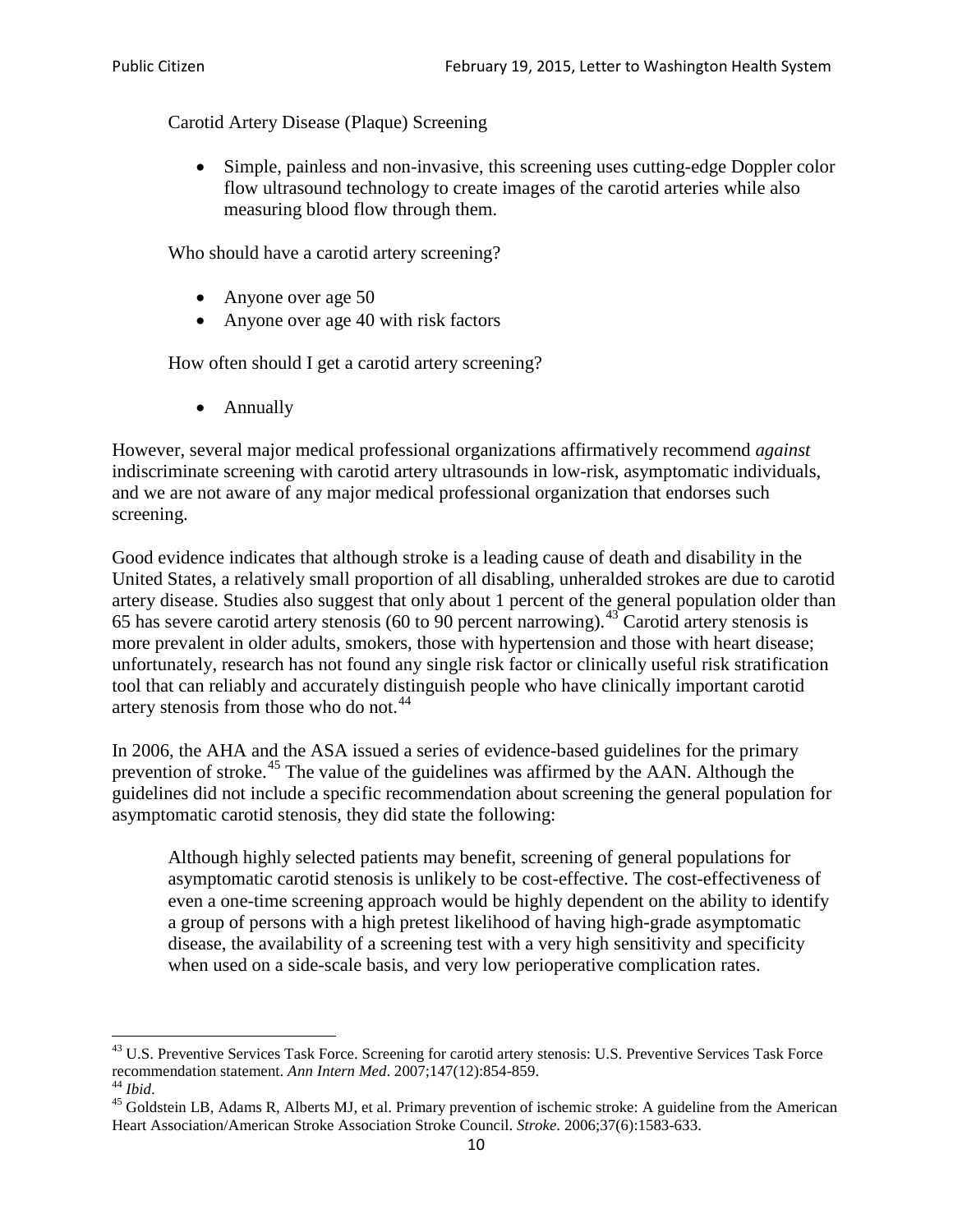These conditions for cost-effective screening are not met for carotid artery ultrasound screening of asymptomatic individuals in the general population, as discussed below.

In 2011, the AHA and the ASA issued updated guidelines for the primary prevention of stroke, the value of which was again affirmed by the  $AAN<sup>46</sup>$  $AAN<sup>46</sup>$  $AAN<sup>46</sup>$ . The updated guidelines stated the following:

Population screening for asymptomatic carotid artery stenosis is not recommended.

In 2014, the AHA and the ASA issued updated guidelines for the primary prevention of stroke.<sup>47</sup> The AAN again affirmed the value of the updated guidelines, and the American Association of Neurological Surgeons, the Congress of Neurological Surgeons, and the Preventive Cardiovascular Nurses Association endorsed them. The updated guidelines stated the following:

Screening low-risk populations for asymptomatic carotid artery stenosis is not recommended.

In 2007, the U.S. Preventive Services Task Force (USPSTF) issued an evidence-based grade D recommendation *against* screening for asymptomatic carotid artery stenosis in the general population.[48](#page-10-2) In making this a grade D recommendation, the USPSTF concluded with moderate certainty that for individuals with asymptomatic carotid artery stenosis, the benefits of screening do not outweigh the harms. It noted, in particular, the following:

#### **Importance**

Good evidence indicates that although stroke is a leading cause of death and disability in the United States, a relatively small proportion of all disabling, unheralded strokes is due to [carotid artery stenosis].

#### **Detection**

The most feasible screening test for severe [carotid artery stenosis] (for example, 60% to 99% stenosis) is duplex ultrasonography. Good evidence indicates that this test has moderate sensitivity and specificity and yields many false-positive results. A positive result on duplex ultrasonography is often confirmed by digital subtraction angiography, which is more accurate but can cause serious adverse events. Noninvasive confirmatory tests, such as magnetic resonance angiography, involve some inaccuracy. Given these facts, some people with false-positive test results may receive unnecessary invasive carotid endarterectomy surgery.

<span id="page-10-0"></span><sup>&</sup>lt;sup>46</sup> Goldstein LB, Bushnell CD, Adams RJ, et al. Guidelines for the primary prevention of stroke: A guideline for healthcare professionals from the American Heart Association/American Stroke Association. *Stroke*.<br>2011;42(2):517-584. [see page 1 for title, authors, ANA affirmation; see page 25 for recommendation]

<span id="page-10-1"></span><sup>&</sup>lt;sup>47</sup> Meschia JF, Bushnell C, Goden-Albala B, et al. Guidelines for the primary prevention of stroke: A statement for healthcare professionals from the American Heart Association/American Stroke Association. *Stroke*. 2014;45(12):3754-3832. [see page 1 for title, authors, ANA affirmation and other endorsements; see page 30 for

recommendation] <sup>48</sup> U.S. Preventive Services Task Force. Screening for carotid artery stenosis: U.S. Preventive Services Task Force

<span id="page-10-2"></span>recommendation statement. *Ann Intern Med*. 2007;147(12):854-9.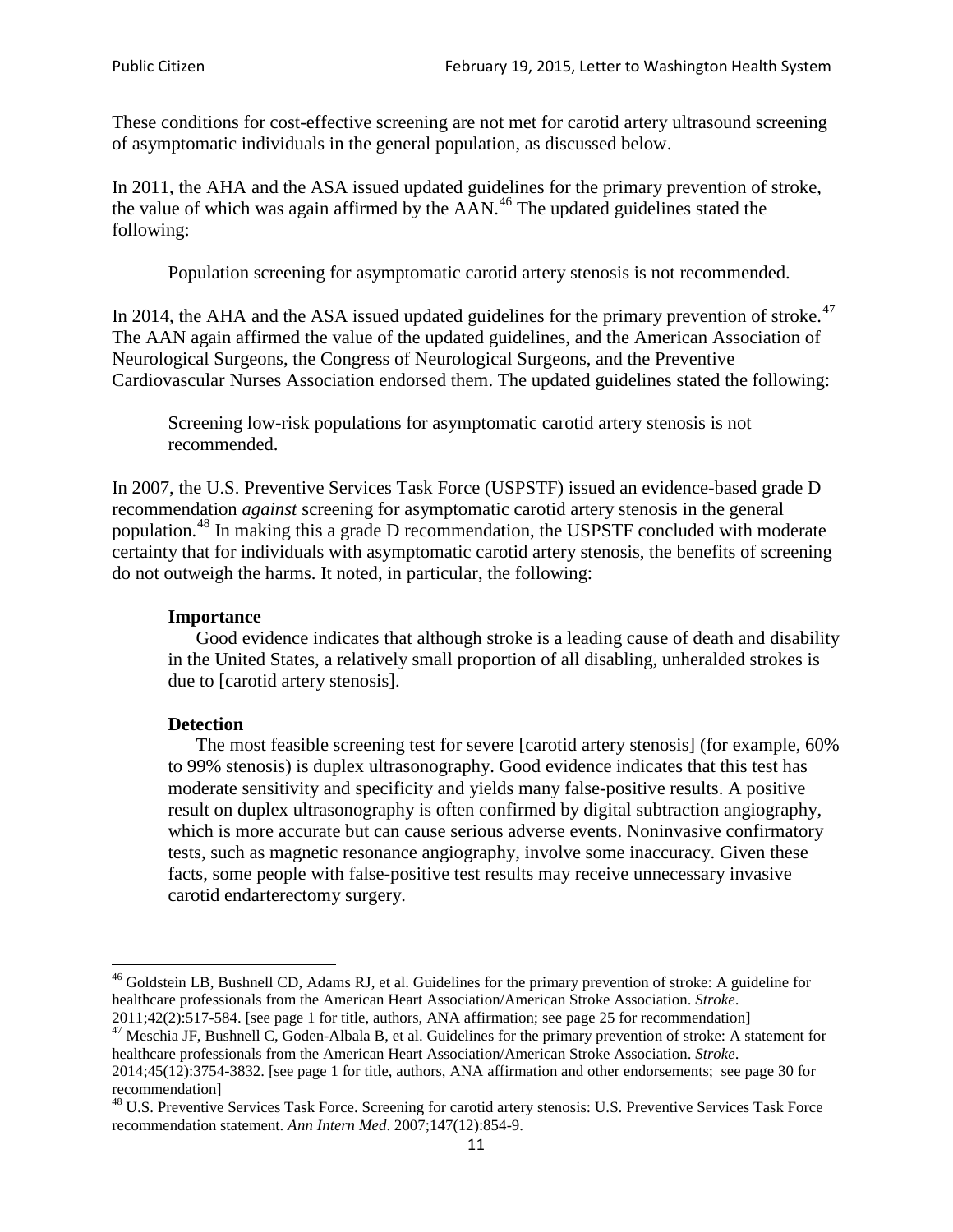#### **Benefits of Detection and Early Intervention**

Good evidence indicates that in selected, high-risk trial participants with asymptomatic severe [carotid artery stenosis], carotid endarterectomy by selected surgeons reduces the 5-year absolute incidence of all strokes or perioperative death by approximately 5%. These benefits would be less among asymptomatic people in the general population. For the general primary care population, the benefits are judged to be no greater than small.

### **Harms of Detection and Early Intervention**

Good evidence indicates that both the testing strategy and the treatment with carotid endarterectomy can cause harms. A testing strategy that includes angiography will itself cause some strokes. A testing strategy that does not include angiography will cause some strokes by leading to carotid endarterectomy in people who do not have severe [carotid artery stenosis]. In excellent centers, carotid endarterectomy is associated with a 30-day stroke or mortality rate of about 3%; some areas have higher rates. These harms are judged to be no less than small.

In July 2014, the USPSTF issued an updated recommendation against screening for asymptomatic carotid artery stenosis in the general population.<sup>[49](#page-11-0)</sup> In reaffirming its prior recommendation, the USPSTF concluded with moderate certainty that the harms of screening for asymptomatic carotid artery stenosis outweigh the benefits. The USPSTF presented the following updated rationale: $50$ 

### **Importance**

Stroke is a leading cause of death and disability in the United States. Although asymptomatic carotid artery stenosis is a risk factor for stroke, it causes a relatively small proportion of strokes.

### **Detection**

The most feasible screening test for carotid artery stenosis (defined as 60% to 99% stenosis) is ultrasonography. Although adequate evidence indicates that this test has high sensitivity and specificity, in practice, ultrasonography yields many false-positive results in the general population, which has a low prevalence of carotid artery stenosis (approximately 0.5% to 1%). There are no externally validated, reliable tools that can determine who is at increased risk for carotid artery stenosis or for stroke when carotid artery stenosis is present. Adequate evidence indicates that the accuracy of screening by auscultation of the neck is poor.

### **Benefits of Detection and Early Intervention**

There is no direct evidence on the benefits of screening for carotid artery stenosis. Adequate evidence indicates that in selected trial participants with asymptomatic carotid artery stenosis, carotid endarterectomy (CEA) performed by selected surgeons reduces the absolute incidence of all strokes or perioperative death by approximately 3.5%

<span id="page-11-0"></span><sup>&</sup>lt;sup>49</sup> LeFevre on behalf of the U.S. Preventive Services Task Force. Screening for asymptomatic carotid artery stenosis: U.S. Preventive Services Task Force Recommendation Statement. *Ann Intern Med*. Published online July 8, 2014. doi:10.7326/M14-1333. <sup>50</sup> *Ibid*.

<span id="page-11-1"></span>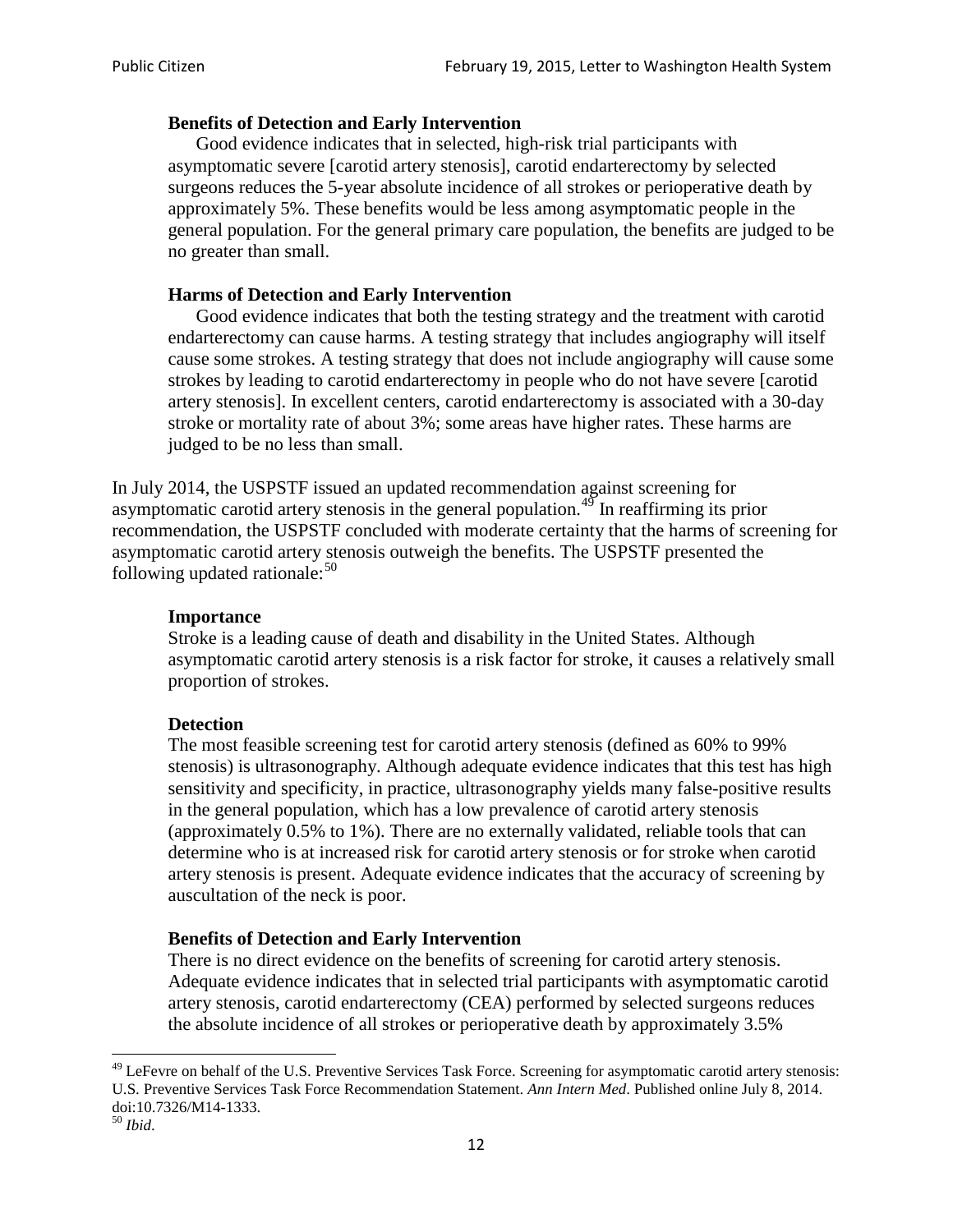compared with (outdated) medical management. However, this difference is probably smaller with current optimal medical management. The magnitude of these benefits would be smaller in asymptomatic persons in the general population. For the general primary care population, the magnitude of benefit is small to none. There is no evidence that identification of asymptomatic carotid artery stenosis leads to any benefit from adding or increasing medication doses (beyond current standard medical therapy for cardiovascular disease prevention).

#### **Harms of Detection and Early Intervention**

Adequate evidence indicates that both the testing strategy for carotid artery stenosis and treatment with CEA can cause harms. Although screening with ultrasonography has few direct harms, all screening strategies, including those with or without confirmatory tests (that is, digital subtraction or magnetic resonance angiography), have imperfect sensitivity and specificity and could lead to unnecessary interventions and result in serious harms. In selected centers similar to those in the trials, CEA is associated with a 30-day stroke or mortality rate of approximately 2.4%; reported rates are as high as approximately 5% in low-volume centers and 6% in certain states. Myocardial infarctions are reported in 0.8% to 2.2% of patients after CEA. The 30-day stroke or mortality rate after carotid angioplasty and stenting (CAAS) is approximately 3.1% to 3.8%. The overall magnitude of harms of screening and subsequent treatment of asymptomatic carotid artery stenosis is small to moderate depending on patient population, surgeon, center volume, and geographic location.

In 2007, the American Society of Neuroimaging, with co-sponsorship by the Society of Vascular and Interventional Neurology, issued evidence-based recommendations on the screening of asymptomatic carotid artery disease in the general population and selected subsets of patients.<sup>[51](#page-12-0)</sup> These societies issued a grade E recommendation *against* screening for carotid artery stenosis in the general population or in a selected population based on age, gender or any other variable alone. The criteria for a grade E recommendation were that the prevalence of disease may be high or low but detection and treatment is documented to have no benefit, or prevalence of disease is low. They also issued a grade A recommendation that screening of selective subpopulations of adults age 65 or older with at least three cardiovascular risk factors (hypertension, coronary artery disease, current cigarette smoking or hyperlipidemia) needs to be considered. The criteria of a grade A recommendation were that the prevalence of disease is high and detection and treatment is of documented benefit.

In 2011, the Society for Vascular Surgery issued a position statement recommending ultrasound screening of carotid arteries only for high-risk individuals age 55 or older, taking into account cardiovascular risk factors, such as a history of hypertension, diabetes mellitus, smoking,

<span id="page-12-0"></span><sup>&</sup>lt;sup>51</sup> Oureshi AI, Alexandrov AV, Tegeler CH, et al. Guidelines for screening of extracranial carotid artery disease: a statement for healthcare professionals from the multidisciplinary practice guidelines committee of the American Society of Neuroimaging; cosponsored by the Society of Vascular and Interventional Neurology. *J Neuroimaging*. 2007;17(1):19-47.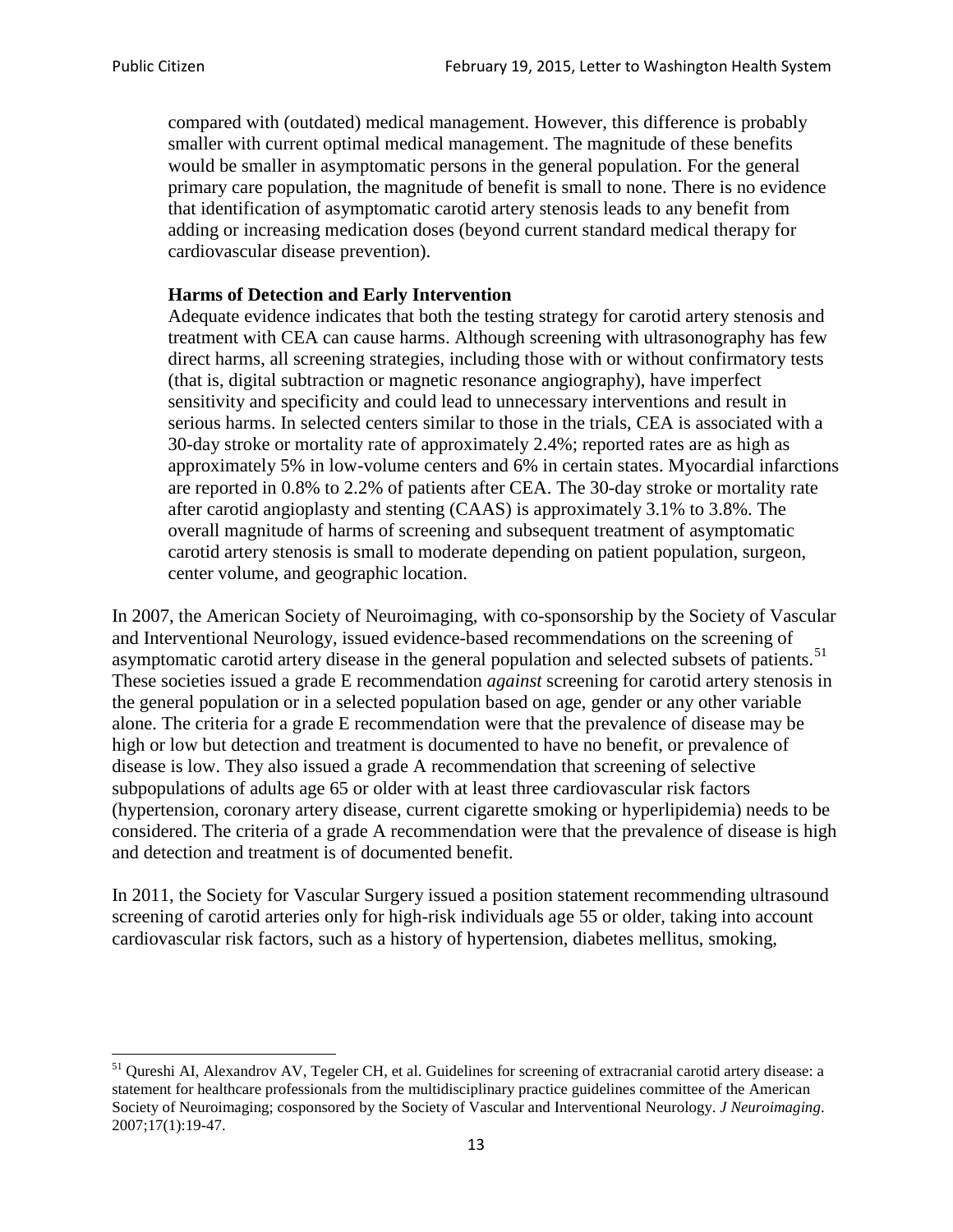hypercholesterolemia, or known cardiovascular disease.<sup>[52](#page-13-0)</sup> The position statement provided little substantive evidence to support this recommendation.

Thus, screening for carotid artery stenosis with ultrasound in the general, asymptomatic population has *not* been shown to significantly improve clinical outcomes, and numerous medical professional organizations strongly recommend against such screening.

# **C. Abdominal Aortic Aneurysm Ultrasound:**

The Life Line Screening online promotional materials state:<sup>[53](#page-13-1)</sup>

An Abdominal Aortic Aneurysm (AAA), a specific kind of aneurysm, is a condition in which the lining of the blood vessel called the aorta is enlarged within the abdomen. Abdominal aortic aneurysms pose a threat because they are usually silent until a medical emergency occurs.

The abdominal aorta is the largest blood vessel in the body and the main artery that originates in the heart. As the lining weakens from age and other risk factors, the vessel wall thins and expands. …

Screening for Aortic Aneurysms

• A painless, non-invasive procedure, an abdominal aortic aneurysm screening requires you to lie on your back while a technician uses ultrasound to take images and measurements of your abdominal aorta. …

Who should have an aortic aneurysm screening?

• Anyone with risk factors

How often should I get an aortic aneurysm screening?

• Annually

By definition, an AAA is present when aortic diameter equals or exceeds 3.0 cm (slightly more than one inch).<sup>[54](#page-13-2)</sup> Most people who have an AAA show no signs or symptoms until it ruptures. The strongest risk factor for *rupture* of an AAA is the aortic diameter.<sup>[55](#page-13-3)</sup> Thus, risk of AAA rupture rises with increasing size of the aneurysm. AAAs with a diameter between 3.0 and 3.9

<span id="page-13-0"></span> $52$  Society for Vascular Surgery. SVS position statement on vascular screenings. January 2011. http://www.vascularweb.org/about/positionstatements/Pages/svs-position-statement-on-vascular-screening.aspx.<br>Accessed January 14, 2015.

<span id="page-13-1"></span>Accessed January 14, 2015.<br>
Sa Life Line Screening. Abdominal aortic aneurysm screening. http://www.lifelinescreening.com/What-We-<br>
Do/What-We-Screen-For/Abdominal-Aortic-Aneurysms. Accessed January 9, 2015.

<span id="page-13-2"></span> $\frac{1}{54}$  Fleming C, Whitlock EP, Beil TL, Lederle FA. Screening for abdominal aortic aneurysm: A best-evidence systematic review for the U.S. Preventive Services Task Force. *Ann Intern Med.* 2005;142(3):203-211.<br><sup>55</sup> Lederle FA, Johnson GR, Wilson SE, et al. Rupture rate of large abdominal aortic aneurysms in patients refusing

<span id="page-13-3"></span>or unfit for elective repair. *JAMA*. 2002;287(22):2968-2972.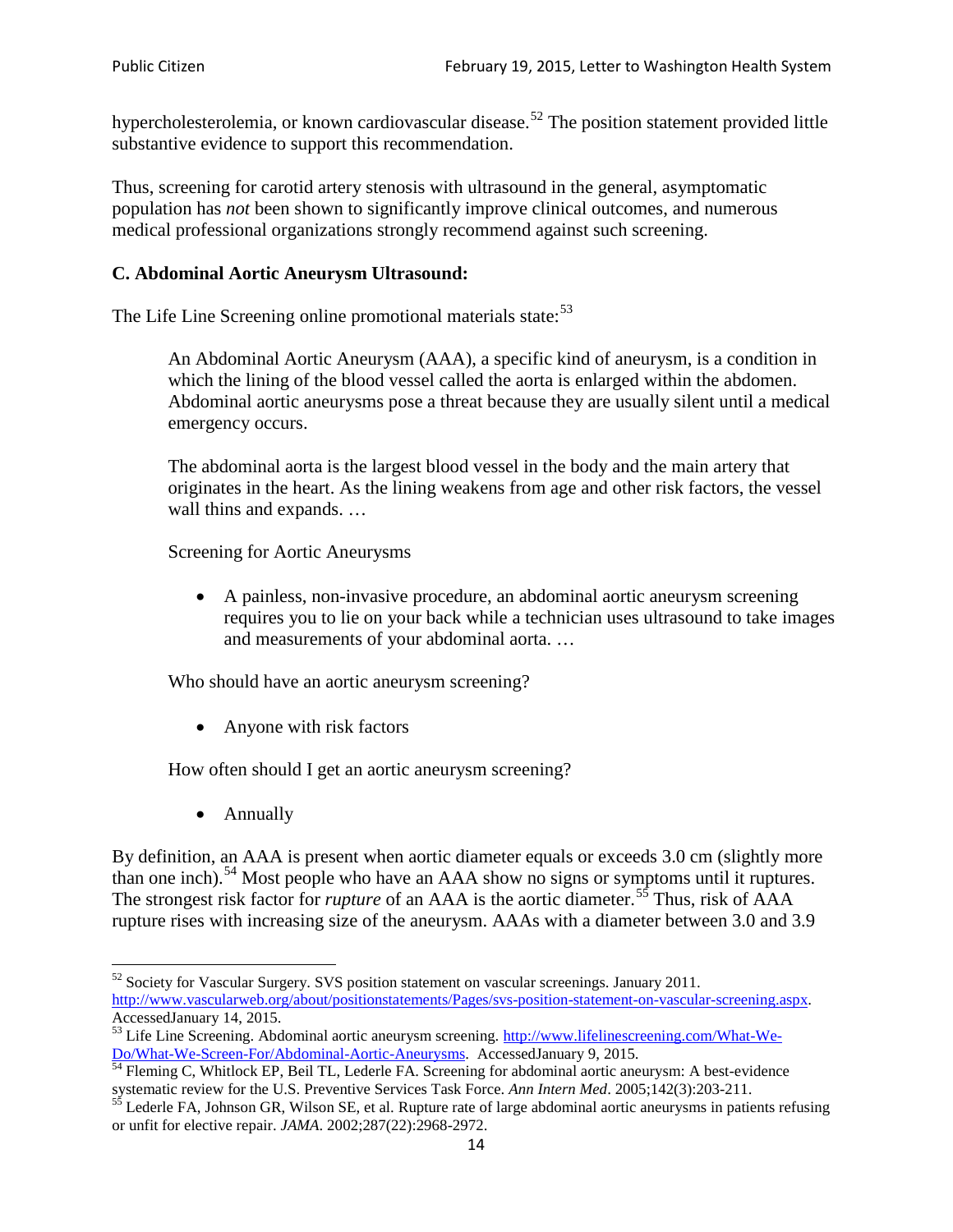cm have an essentially 0 percent annual rupture risk; those with between 4.0 and 4.9 cm have a 1 percent risk; and those between 5.0 and 5.9 cm have a 11 percent annual rupture risk.<sup>[56](#page-14-0)</sup>

In a study of an unselected general population in the U.K., the prevalence of AAA was six times greater in men than women for all age groups.<sup>[57](#page-14-1)</sup> For men not screened for  $AAA$ , almost all deaths from ruptured AAAs occurred after age 65, with more than half occurring before age 80.<sup>[58](#page-14-2)</sup> For women not screened for AAA, the majority of AAA-related deaths occurred after age 80.<sup>[59](#page-14-3)</sup>

Several major medical professional organizations affirmatively recommend one-time ultrasound screening for AAAs *only in certain high-risk individuals* given the epidemiology of AAAs described above, and we are not aware of any major medical professional organization that endorses indiscriminate ultrasound screening for AAAs in low-risk, asymptomatic individuals.

In 2005, the USPSTF issued the following evidence-based recommendations for AAA screening: $60$ 

(1) A grade B recommendation for one-time screening for AAA by ultrasonography in men age 65 to 75 who have ever smoked. In making this a grade [B recommendation,](http://www.uspreventiveservicestaskforce.org/uspstf/gradespre.htm#brec) the USPSTF offered the following rationale:

> The USPSTF found good evidence that screening for AAA and surgical repair of large AAAs ( $\geq$ 5.5 cm) in men age 65 to 75 years who have ever smoked (current and former smokers) leads to decreased AAA-specific mortality. There is good evidence that abdominal ultrasonography, performed in a setting with adequate quality assurance (that is, in an accredited facility with credentialed technologists), is an accurate screening test for AAA. There is also good evidence of important harms of screening and early treatment, including an increased number of surgeries with associated clinically significant morbidity and mortality, and short-term psychological harms. On the basis of the moderate magnitude of net benefit, the USPSTF concluded that the benefits of screening for AAA in men age 65 to 75 years who have ever smoked outweigh the harms.

(2) No recommendation for or against screening for AAA in men age 65 to 75 who have *never* smoked. In making this grade C recommendation, the USPSTF offered the following rationale:

> The USPSTF found good evidence that screening for AAA in men age 65 to 75 years who have never smoked leads to decreased AAA-specific mortality. There is, however, a lower prevalence of large AAAs in men who have never smoked

<span id="page-14-0"></span><sup>&</sup>lt;sup>56</sup> LeFevre ML on behalf of the U.S. Preventive Services Task Force. Screening for abdominal aortic aneurysm: U.S. Preventive Services Task Force recommendation statement. *Ann Intern Med*. Online June 24, 2014. doi:

<span id="page-14-1"></span><sup>10.7326/</sup>M14-1204.<br> $57$  Scott RA, Bridgewater SG, Ashton HA. Randomized clinical trial of screening for abdominal aortic aneurysm in women. *Br J Surg.* 2002;89(3):283-285.

<span id="page-14-4"></span><span id="page-14-3"></span>

<span id="page-14-2"></span><sup>&</sup>lt;sup>58</sup> *Ibid.*<br><sup>59</sup> *Ibid.* 2002;<br><sup>60</sup> U.S. Preventive Services Task Force. Screening for abdominal aortic aneurysm: Recommendation statement. *Ann Intern Med*. 2005;142(3):198-202.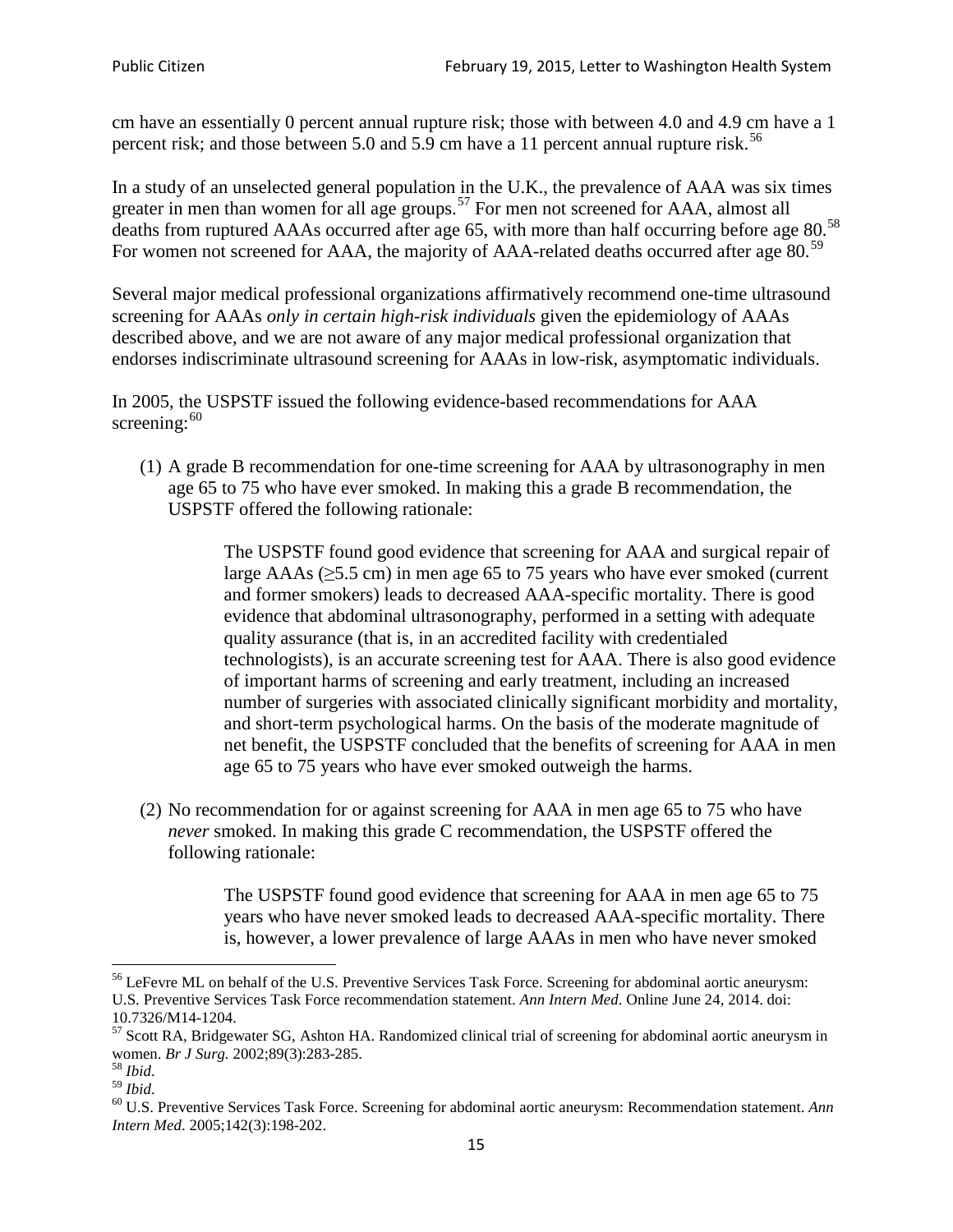compared with men who have ever smoked; thus, the potential benefit from screening men who have never smoked is small. There is good evidence that screening and early treatment lead to important harms, including an increased number of surgeries with associated clinically significant morbidity and mortality, and short-term psychological harms. The USPSTF concluded that the balance between the benefits and harms of screening for AAA is too close to make a general recommendation in this population.

(3) A grade D recommendation *against* routine screening for AAA in women. In making this a grade D recommendation, the USPSTF offered the following rationale:

> Because of the low prevalence of large AAAs in women, the number of AAArelated deaths that can be prevented by screening this population is small. There is good evidence that screening and early treatment result in important harms, including an increased number of surgeries with associated morbidity and mortality, and psychological harms. The USPSTF concluded that the harms of screening women for AAA therefore outweigh the benefits.

In June 2014, the USPSTF issued a revised recommendation statement, based on an updated review of the available evidence published between January 2004 and January 2013.<sup>[61](#page-15-0)</sup> The updated recommendations differ slightly from the 2005 recommendations and include the following: $62$ 

(1) A grade B recommendation for one-time screening for AAA with ultrasonography in men ages 65 to 75 who have ever smoked (no change from 2005). The USPSTF provided the following updated rationale for this unchanged recommendation:

> Four large, population-based, randomized, controlled trials (RCTs) show that invitation to 1-time screening for AAA is associated with reduced AAA-specific mortality in men. This benefit begins 3 years after testing and persists up to 15 years. In addition, risk reduction for AAA rupture and emergency surgery persists up to 10 to 13 years.

> In the 2 highest-quality trials, the relative reduction in AAA-specific mortality after 13 years was 42% to 66%. In the largest trial, where prevalence of AAA was approximately 5% in the screened group, screening was associated with an absolute risk reduction in death of 1.4 per 1000 men.

Abdominal aortic aneurysms are most prevalent in men who have ever smoked, occurring in approximately 6% to 7% of this population. This prevalence increases the importance of screening in these men because it maximizes the absolute benefit that could be achieved (that is, it improves the likelihood that

<span id="page-15-0"></span><sup>61</sup> Guirguis-Blake JM, Beil TL, Senger CA Whitlock EP. Ultrasonography screening for abdominal aortic aneurysms: A systematic review for the U.S. Preventive Services Task Force. *Ann Intern Med*. 2014;160(5):321- 329.

<span id="page-15-1"></span> $62$  LeFevre ML on behalf of the U.S. Preventive Services Task Force. Screening for abdominal aortic aneurysm: U.S. Preventive Services Task Force recommendation statement. *Ann Intern Med*. 2014;161(4):281-290..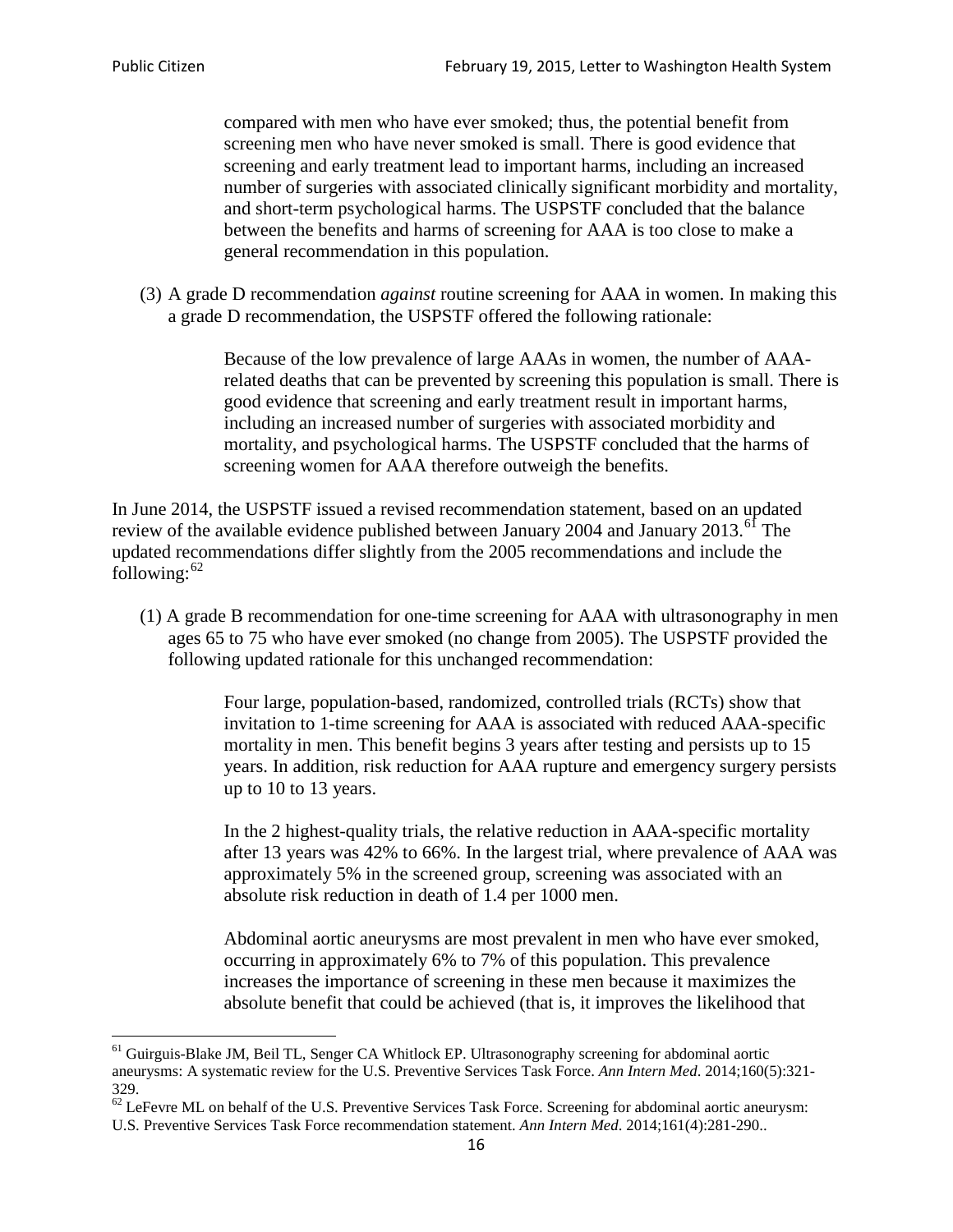men in this group will benefit from screening). Convincing evidence shows that 1-time screening with ultrasonography results in a moderate benefit in men aged 65 to 75 years who have ever smoked.

The USPSTF concluded with high certainty that screening for AAA with ultrasonography in men ages 65 to 75 who have ever smoked has a moderate net benefit.

(2) A grade C recommendation that clinicians *selectively* offer screening for AAA in men ages 65 to 75 who have never smoked rather than routinely screening all men in this group. Evidence indicates that the net benefit of screening all men ages 65 to 75 years who have never smoked is small. In determining whether this service is appropriate in individual cases, patients and clinicians should consider the balance of benefits and harms on the basis of evidence relevant to the patient's medical history, family history, other risk factors, and personal values. The USPSTF offered the following rationale for this new recommendation:

> Screening men overall reduces AAA-specific death, rupture, and emergency surgery. However, the lower prevalence of AAA in men who have never smoked (approximately 2%) substantially reduces the absolute benefit (that is, it greatly lowers the probability that men in this group will benefit from screening). Adequate evidence shows that 1-time screening for AAA with ultrasonography results in a small benefit in men aged 65 to 75 years who have never smoked.

The USPSTF also suggested the following clinical considerations with respect to this new recommendation:

Despite the demonstrated benefits of screening for AAA in men overall, the lower prevalence of AAA in male never-smokers versus male ever-smokers suggests that clinicians should consider a patient's risk factors and the potential for harm before screening for AAA rather than routinely offering screening to all male never-smokers. Important risk factors for AAA include older age and a firstdegree relative with an AAA; other risk factors include a history of other vascular aneurysms, coronary artery disease, cerebrovascular disease, atherosclerosis, hypercholesterolemia, obesity, and hypertension. Factors associated with a reduced risk for AAA include African American race, Hispanic ethnicity, and diabetes.

(3) An I statement concluding that the current evidence is insufficient to assess the balance of benefits and harms of screening for AAA in women ages 65 to 75 who have ever smoked. (An I statement means the USPSTF concludes that the current evidence is insufficient to assess the balance of benefits and harms of the service. Evidence may be lacking, of poor quality, or conflicting, and the balance of benefits and harms cannot be determined.) The USPSTF offered the following rationale for this draft statement:

> *Potential Preventable Burden.* A screening study in Sweden found that the prevalence of AAA in women aged 70 years was low (0.8%) for ever-smokers but increased to 2.0% for current smokers. A meta-analysis of individual-patient data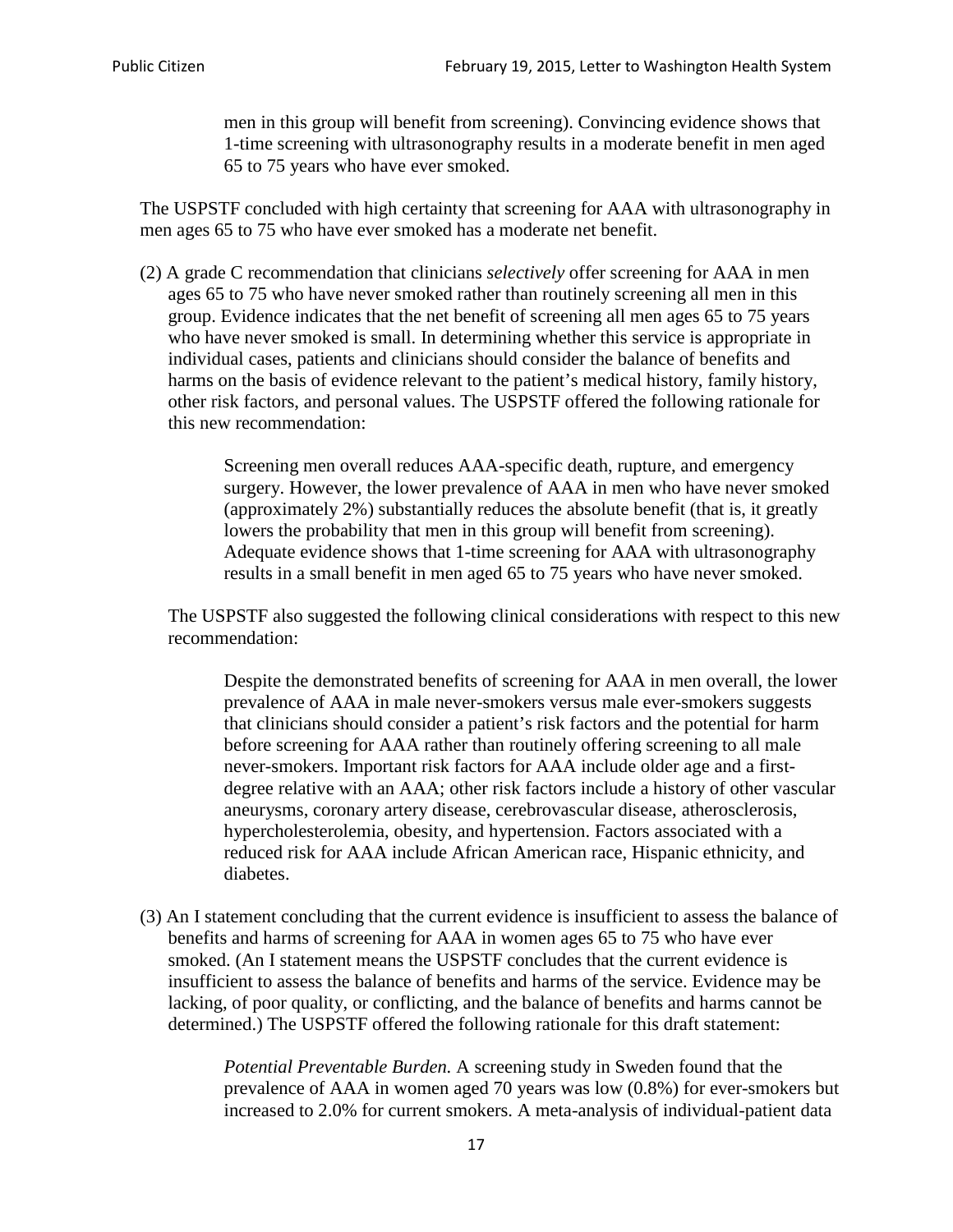found that women have a higher risk than men for AAA rupture at the same diameter (hazard ratio [HR], 3.76 [95% CI, 2.58 to 5.47]). However, AAAassociated deaths occur at an older age in women (at a time of increased competing causes of death and a declining benefit–risk ratio for operative interventions), with 70% of deaths occurring after age 80 years in women compared with fewer than 50% in men. In the only screening RCT that included women, most screen-detected AAAs in women were small (3.0 to 3.9 cm) and AAA-specific mortality was low in screened and unscreened women  $(<0.2\%)$ after 10 years.

*Potential Harms.* Four RCTs (primarily done in men) showed that screening for AAA doubled the rate of AAA-associated surgeries, largely driven by an increase in elective surgeries. Most screen-detected AAAs were below the 5.5-cm threshold for immediate repair. This finding generally results in long-term or lifelong surveillance and is probably associated with some amount of overtreatment, although the magnitude of this burden is difficult to quantify.

Most screening trials reported an associated decrease in emergency AAA repairs and a reduced 30-day mortality rate associated with emergency surgery in populations invited to screen, although mortality associated with elective surgery was not reduced. Operative mortality associated with AAAs is higher in women than in men (7% vs. 5% for open repair and 2% vs. 1% for endovascular repair, respectively).

*Costs.* In addition to the cost of ultrasonography screening (approximately \$100), the estimated potential associated cost of elective surgery to repair a screendetected AAA ranges from \$37 000 to \$43 000. Potential opportunity costs also may arise, because screening may take the place of other preventive activities that may be more beneficial to the patient.

*Current Practice.* Screening for AAA is provided as part of the "welcome-to-Medicare visit" for women who have a family history of AAA. However, the evidence is insufficient to accurately characterize current practice patterns related to screening for AAA in women.

A retrospective analysis from 2000 to 2010 used the National Inpatient Sample, a database that has a stratified 20% random sample of all nonfederal inpatient hospital admissions in the United States. This analysis found that women are more likely than men to have open surgery versus endovascular aneurysm repair (EVAR) for unruptured AAA (24% vs. 17%, respectively), potentially because of issues with access to the iliac artery (that is, smaller artery size) that may preclude endovascular management.

A retrospective review of 4026 AAA repairs in the Vascular Study Group of New England database (a voluntary registry from 30 academic and community hospitals in the 6 New England states) reported that women were more likely than men to have open surgery versus EVAR and to be older and have smaller aortic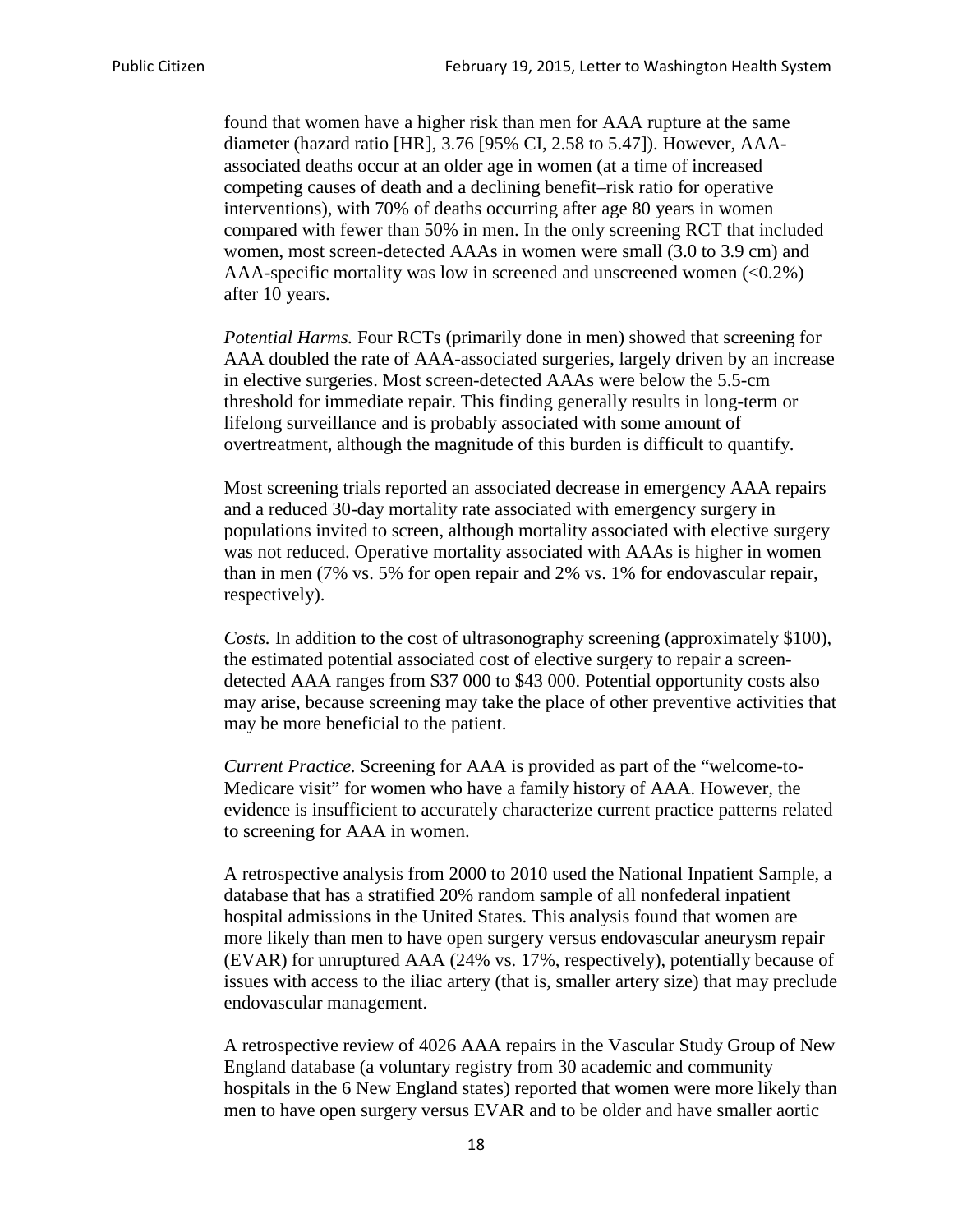diameters at the time of repair. Postoperative complications were higher in women than in men after elective EVAR or open repair, including emergency reoperations, dysrhythmias, leg ischemia or emboli, bowel ischemia, or need for discharge to another medical facility rather than home.

(4) A grade D recommendation *against* routine screening for AAA in women who have never smoked. The USPSTF offered the following rationale for this draft updated recommendation:

> The prevalence of AAA in women who have never smoked is low (0.03% to 0.60% in women aged 50 to 79 years). The evidence also shows no apparent benefit of screening for AAA in women. The USPSTF therefore concludes that adequate evidence shows that the absolute benefit of 1-time screening for AAA with ultrasonography in women who have never smoked can effectively be bounded at none or almost none.

In discussing the harms of detection and early treatment of AAAs, the USPSTF noted the following: $63$ 

In the available trials, groups invited to screening were approximately twice as likely as control groups to have any AAA surgery within 3 to 5 years, predominantly driven by an increase in elective surgeries. More than 90% of AAAs identified by screening were below the 5.5-cm threshold for immediate repair. Detecting smaller AAAs generally leads to long-term (potentially lifelong) surveillance.

A person's risk for death related to elective surgery for AAA is lower than that for death related to emergency surgery for rupture. However, the increase in the overall rates of detection and surgery in the screening groups still potentially represents a harm. A proportion of AAAs will never rupture because they do not advance or because a person dies of a competing cause.

The exact extent of overdiagnosis and overtreatment is difficult to estimate. One study from Massachusetts General Hospital reviewed 24 000 consecutive autopsies between 1952 and 1975 and found that 75% of the 473 patients who died with an undetected or unoperated AAA had a cause of death not related to the AAA (41% were >5.1 cm in diameter). Given that even elective treatment is associated with some risk for perioperative mortality, overtreatment is an important issue to consider when deciding whether to screen for this condition....

Convincing evidence shows that the harms associated with 1-time screening for AAA with ultrasonography are at least small in all populations and potentially higher in women because of their higher risk for operative mortality.

In 2011, the Society for Vascular Surgery issued a position statement on vascular screening recommending a one-time ultrasound screening for AAA for all men age 65 or older and

<span id="page-18-0"></span><sup>63</sup> *Ibid*.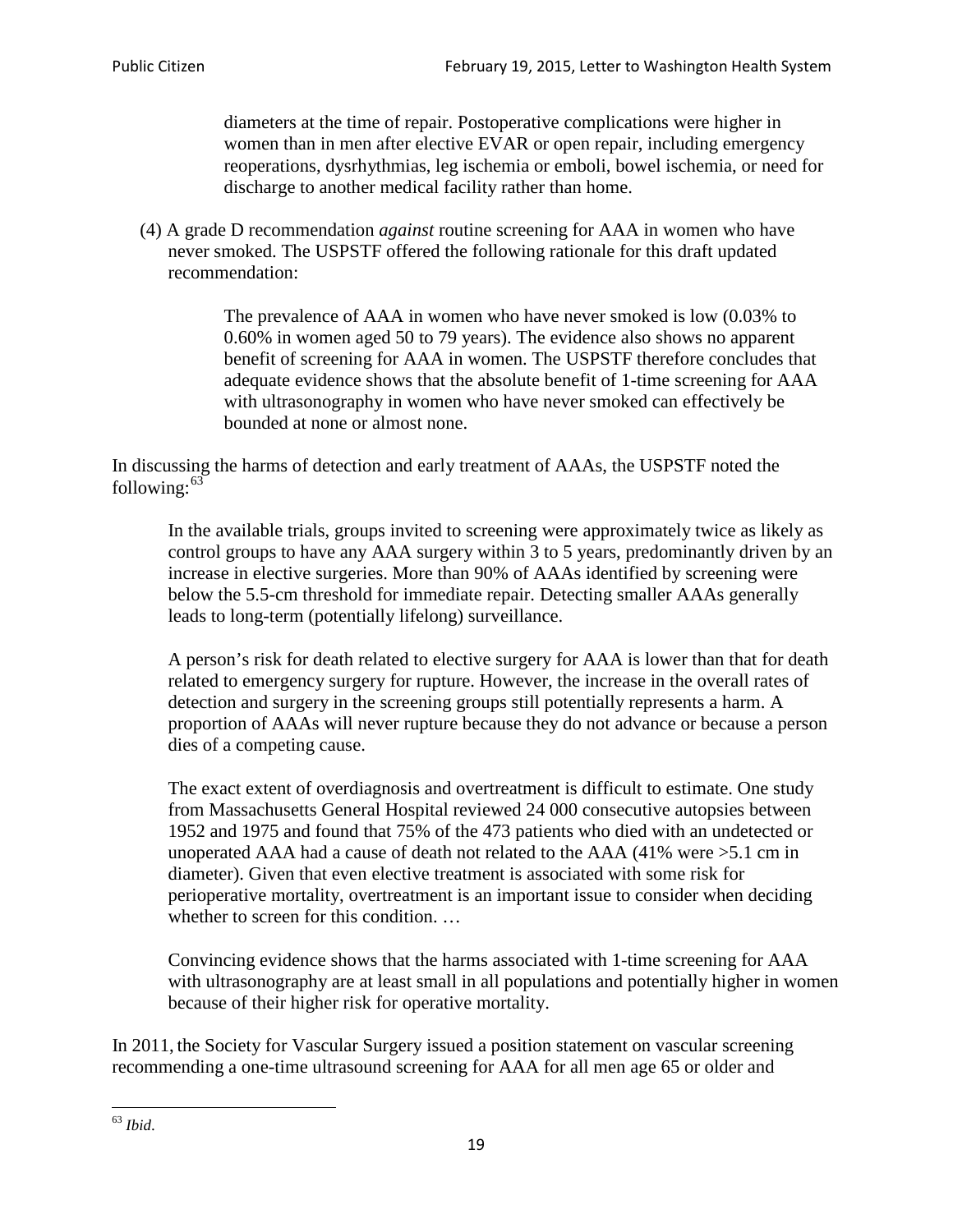screening men as early as age 55 who have a family history of  $AAA$ <sup> $64$ </sup> The society also recommended one-time ultrasound screening for AAA for all women age 65 or older who have a family history of AAA or have smoked.

In 2012, the ACCF, American College of Radiology, American Institute of Ultrasound in Medicine, American Society of Echocardiography, American Society of Nephrology, Intersocietal Commission for the Accreditation of Vascular Laboratories, Society for Cardiovascular Angiography and Interventions, Society of Cardiovascular Computed Tomography, Society for Interventional Radiology, Society for Vascular Medicine, and Society for Vascular Surgery jointly issued evidence-based appropriate use criteria for noninvasive vascular testing (ultrasound and physiological testing) for a variety of possible indications.<sup>[65](#page-19-1)</sup> For each indication, these organizations classified the use of noninvasive vascular testing into one of the following three categories:

- **Appropriate:** The test is one in which the expected incremental information, combined with clinical judgment, exceeds the expected negative consequences — including the risks of the procedure itself and the downstream impact of poor test performance such as delay in diagnosis (false-negatives) or inappropriate diagnosis (false-positives) — by a sufficiently wide margin for the specific indication that the procedure is generally considered acceptable care and a reasonable approach for the indication.
- **Uncertain:** The test *may* be generally acceptable and *may* be a reasonable approach for the specific indication; uncertainty also implies that more research and/or patient information is needed to classify the indication definitively.
- **Inappropriate:** The test *is not* generally acceptable and *is not* a reasonable approach for the specific indication.

These organizations classify screening for AAA as *inappropriate* for anyone under age 65 with no history of smoking, except as noted below. They also classify such screening as *uncertain* for anyone 65 or older with no history of smoking.

These organizations did classify screening for AAA as *appropriate* for the following subgroups:

- Adults older than age 60 with a first-degree relative with an AAA.
- Adults age 65 or older who are current or former smokers.

In summary, the USPSTF and many other major medical professional organizations recommended against routine screening for AAA, or designate such screening as inappropriate for those individuals who are not at high risk for developing AAA. Screening for AAA in the

<span id="page-19-0"></span><sup>&</sup>lt;sup>64</sup> Society for Vascular Surgery. SVS Position Statement on Vascular Screenings. January 2011. [http://www.vascularweb.org/about/positionstatements/Pages/svs-position-statement-on-vascular-screening.aspx.](http://www.vascularweb.org/about/positionstatements/Pages/svs-position-statement-on-vascular-screening.aspx) 

<span id="page-19-1"></span>Accessed August 21, 2014.<br><sup>65</sup> Mohler ER, Gornik HL, Gerhard-Herman M, et al. ACCF/ACR/AIUM/ASE/ASN/ICAVL/SCAI/SCCT/SIR/ SVM/SVS 2012 appropriate use criteria for peripheral vascular ultrasound and physiological testing part I: Arterial ultrasound and physiological testing*. J Am Coll Cardiol*. 2012;60(3):242-276.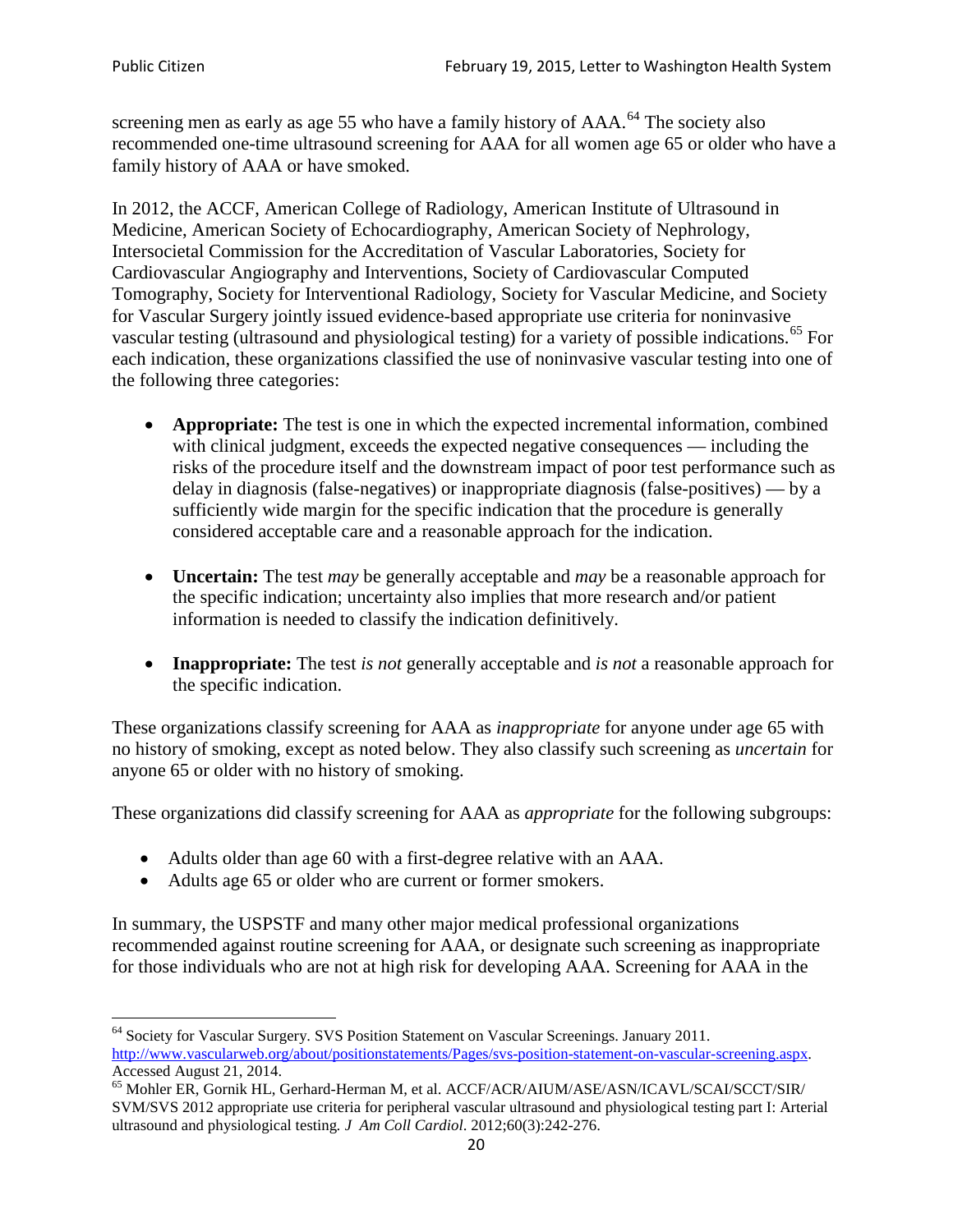general, asymptomatic population has *not* been shown to significantly improve clinical outcome and is likely to do more harm than good.

# **D. Peripheral Arterial Disease Test:**

The Life Line Screening online promotional materials state:<sup>[66](#page-20-0)</sup>

Peripheral Arterial Disease (PAD), more commonly known as hardening of the arteries, affects about eight million Americans. It is a condition in which the large and mediumsized arteries supplying blood to the legs become narrow or clogged, constricting the flow of blood. PAD is caused by atherosclerosis, a gradual process in which cholesterol and scar tissue build up, forming a substance called plaque that clogs the artery. PAD not only causes pain and disability, it also is associated with a much higher risk of heart disease. …

Peripheral Arterial Disease Screening

o A quick, easy and non-invasive procedure, PAD screening is done by using the ankle-brachial index (ABI). After removing your socks and shoes, you will have pressure cuffs placed around your upper arms and ankles. A small ultrasound device will then measure the systolic blood pressure in your limbs. …

Who should have a peripheral arterial disease screening?

• Anyone with risk factors

How often should I get a peripheral arterial disease screening?

• Annually

In 2012, the ACCF, American College of Radiology, American Institute of Ultrasound in Medicine, American Society of Echocardiography, American Society of Nephrology, Intersocietal Commission for the Accreditation of Vascular Laboratories, Society for Cardiovascular Angiography and Interventions, Society of Cardiovascular Computed Tomography, Society for Interventional Radiology, Society for Vascular Medicine, and Society for Vascular Surgery jointly issued evidence-based appropriate use criteria for noninvasive vascular testing (ultrasound and physiological testing) for a variety of possible indications. These appropriate use criteria identify the following as the only appropriate indications for lower extremity artery testing with ABI: patients with diminished pulses, femoral bruit, age greater than 50 with diabetes or smoking, or age greater than 70, which is consistent with ACC/AHA PAD guidelines. The evaluation with ABI for those younger than 50 and those with diabetes was classified as uncertain.<sup>[67](#page-20-1)</sup>

<span id="page-20-0"></span><sup>&</sup>lt;sup>66</sup> Life Line Screening. Peripheral arterial disease screening. [http://www.lifelinescreening.com/What-We-Do/What-](http://www.lifelinescreening.com/What-We-Do/What-We-Screen-For/Peripheral-Arterial-Disease)[We-Screen-For/Peripheral-Arterial-Disease.](http://www.lifelinescreening.com/What-We-Do/What-We-Screen-For/Peripheral-Arterial-Disease) Accessed January 9, 2015.<br><sup>67</sup> Mohler ER, Gornik HL, Gerhard-Herman M, et al. ACCF/ACR/AIUM/ASE/ASN/ICAVL/SCAI/SCCT/SIR/

<span id="page-20-1"></span>SVM/SVS 2012 appropriate use criteria for peripheral vascular ultrasound and physiological testing part I: Arterial ultrasound and physiological testing. *J Am Coll Cardiol*. 2012;60(3):242-276.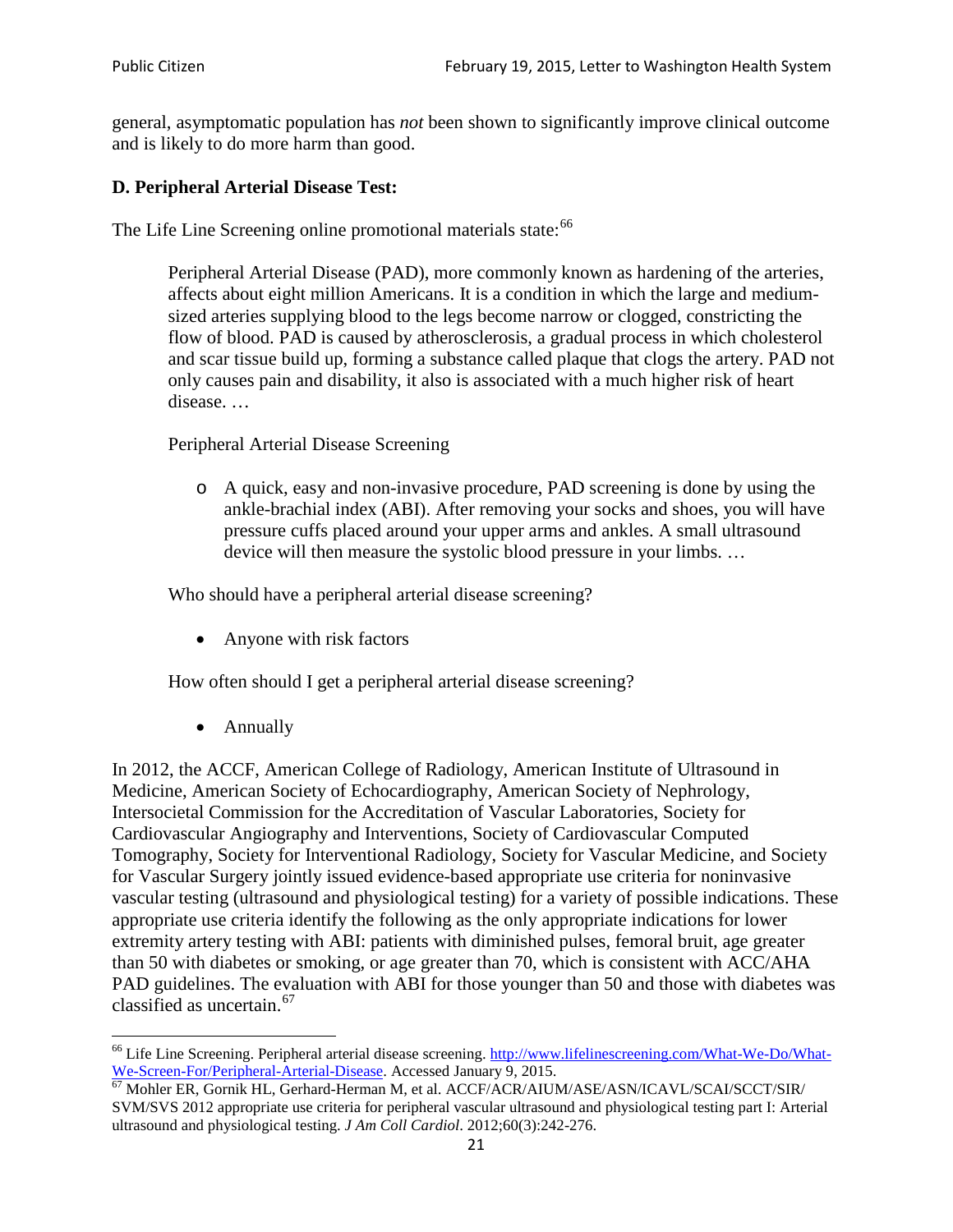In 2013, the USPSTF, based on a systematic review of the scientific literature,<sup>[68](#page-21-0)</sup> issued a grade I statement on ABI testing, concluding that the current evidence is *insufficient* to assess the balance of benefits and harms of screening for peripheral artery disease and cardiovascular disease risk assessment with ABI in adults.<sup>[69](#page-21-1)</sup> In making this statement, the USPSTF noted the following regarding its assessment of the possible benefits and harms of ABI screening:

#### **Benefits of Detection and Early Treatment**

The USPSTF found no evidence that screening for and treatment of PAD in asymptomatic patients leads to clinically important benefits. It also reviewed the potential benefits of adding the ABI to the Framingham Risk Score (FRS) and found evidence that this results in some patient risk reclassification; however, how often the reclassification is appropriate or whether it results in improved clinical outcomes is not known.

Determining the overall benefit of ABI testing requires not only evidence on appropriate risk reclassification but also evidence that this reclassification leads to treatments shown to improve clinical outcomes. One randomized trial found that aspirin did not reduce [cardiovascular disease] events in patients with a low ABI. No studies assessed the effect of lipid-lowering therapy or other cardiovascular risk reduction interventions in patients with asymptomatic PAD and no known diagnosis of [cardiovascular disease] or diabetes. The USPSTF found inadequate evidence that early treatment of screen-detected PAD leads to improvement in clinical outcomes.

#### **Harms of Detection and Early Treatment**

The USPSTF found no studies addressing the magnitude of harms of screening for PAD with the ABI; however, the direct harms to the patient of screening itself, beyond the time needed for the test, are probably minimal. Other harms resulting from testing may include false-positive results, exposure to gadolinium or contrast dye if magnetic resonance angiography (MRA) or computed tomography angiography (CTA) is used to confirm diagnosis, anxiety, labeling, and opportunity costs.

The USPSTF found inadequate evidence on the harms of early treatment of screendetected PAD. One study showed that low-dose aspirin treatment in asymptomatic patients with a low ABI may increase bleeding. Additional harms associated with treatment include use of unnecessary medications (or higher doses) and their resulting adverse effects and discontinuation of medications known to be effective in patients with established coronary artery disease (CAD) if the patient is reclassified to a lower risk category on the basis of a normal ABI.

We are not aware of any major medical professional organization that endorses such screening for peripheral vascular disease with ABI in the general asymptomatic population.

Moreover, treatment benefits for asymptomatic individuals with screen-detected PAD are not well established, and there appear to be no studies that directly assess the impact of screening

<span id="page-21-0"></span><sup>&</sup>lt;sup>68</sup> Lin JS, Olson CM, Johnson ES, Whitlock EP. The ankle-brachial index for peripheral artery disease screening and cardiovascular disease prediction among asymptomatic adults: A systematic evidence review for the U.S. Preventive Services Task Force. *Ann Intern Med.* 2013;159(5):333-341.<br><sup>69</sup> Moyer VA, U.S. Preventive Services Task Force. Screening for peripheral artery disease and cardiovascular

<span id="page-21-1"></span>disease risk assessment with the ankle–brachial index in adults: U.S. Preventive Service Task Force recommendation statement. *Ann Intern Med.* 2013;159(5):342-348.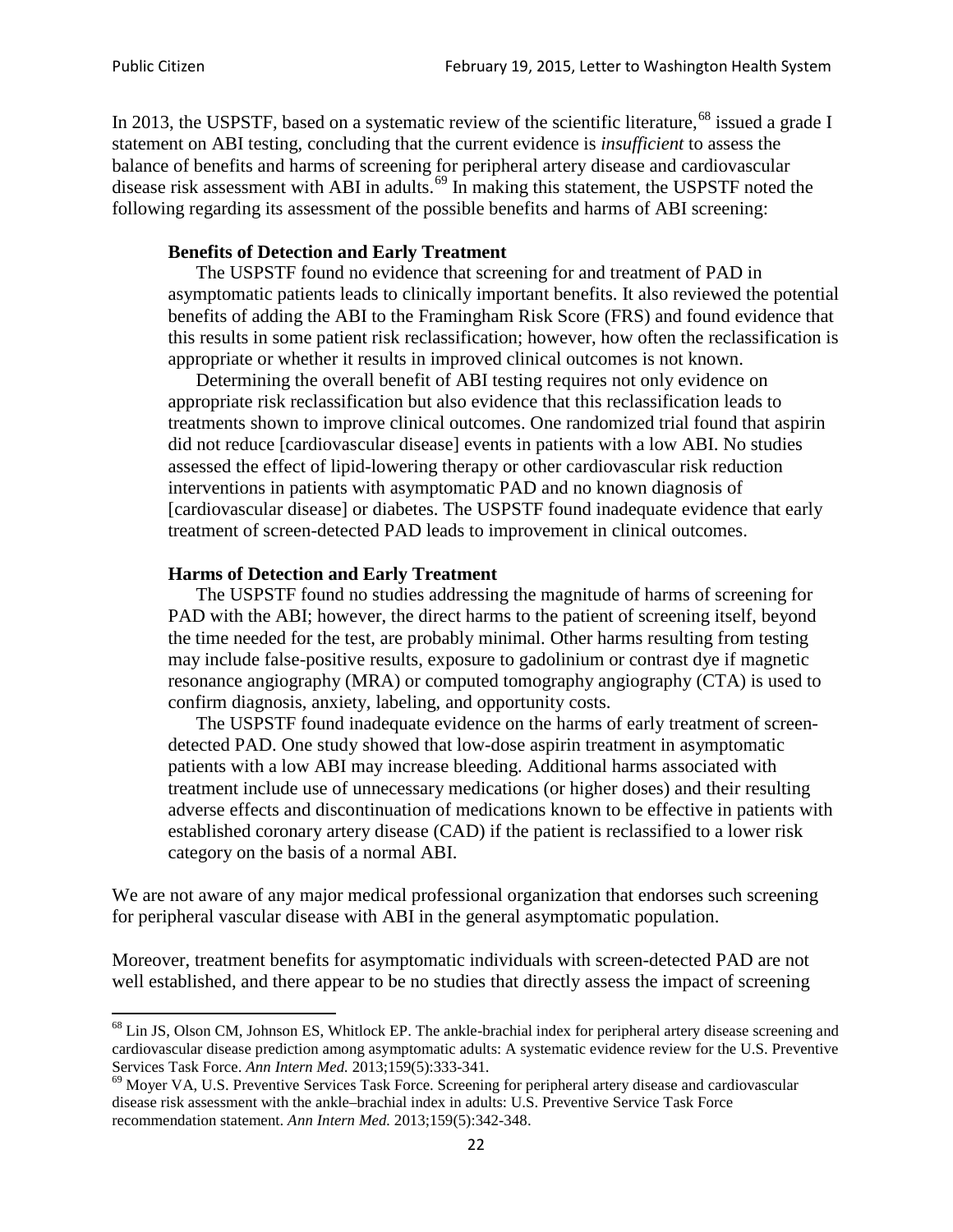unselected adults (or generally asymptomatic adults) with ABI on cardiovascular disease or PAD health outcomes.<sup>[70](#page-22-0)</sup>

## **E. Osteoporosis Screening/Bone Density Test**

The Life Line Screening online promotional materials state: $71$ 

Osteoporosis is a disease in which bone becomes extremely fragile. Bone is a complex living tissue that can be weakened by poor diet and lack of exercise.

As we age, bones begin to break down faster than new bone can be formed. Osteoporosis removes minerals from bones until they become so weak and brittle that they fracture very easily. Actions such as bending to pick up a newspaper, lifting a vacuum, or even coughing can cause a fracture. Some fractures, such as hip fractures, may require hospitalization or major surgery, and may result in disability or even death.

Screening for Osteoporosis

• An easy and painless procedure, an osteoporosis screening requires you to place your foot in an ultrasound device called a bone densitometer. This device then measures the bone mineral density [BMD] of your heel. The heel is measured because its bone is similar to that found in the hip, where fractures most often occur. …

Who should have an Osteoporosis screening?

• Anyone who has the risk factors associated with the disease ...

How often should I get an Osteoporosis screening?

• Annually

Several major medical professional organizations affirmatively recommend screening for osteoporosis in *certain high-risk individuals*, but we are not aware of any major medical professional organization that endorses such screening *annually* for any group of individuals.

In 2008, the American College of Physicians issued the following evidence-based recommendation for osteoporosis screening in men: $^{72}$  $^{72}$  $^{72}$ 

(1) Clinicians should periodically perform individualized assessment of risk factors for osteoporosis in older men (Grade: strong recommendation; moderate-quality evidence).

<span id="page-22-0"></span><sup>70</sup> [Lin JS,](http://www.ncbi.nlm.nih.gov/pubmed?term=Lin%20JS%5BAuthor%5D&cauthor=true&cauthor_uid=24156115) [Olson CM,](http://www.ncbi.nlm.nih.gov/pubmed?term=Olson%20CM%5BAuthor%5D&cauthor=true&cauthor_uid=24156115) [Johnson ES,](http://www.ncbi.nlm.nih.gov/pubmed?term=Johnson%20ES%5BAuthor%5D&cauthor=true&cauthor_uid=24156115) et al. *The Ankle Brachial Index for Peripheral Artery Disease Screening and Cardiovascular Disease Prediction in Asymptomatic Adults: A Systematic Evidence Review for the U.S. Preventive Services Task Force*. Rockville, MD: Agency for Healthcare Research and Quality; 2013.<br>http://www.ncbi.nlm.nih.gov/books/NBK164524. Accessed December 29, 2014.

<span id="page-22-1"></span> $\frac{1}{71}$  Life Line Screening. Osteoporosis screening/bone density test. [http://www.lifelinescreening.com/What-We-](http://www.lifelinescreening.com/What-We-Do/What-We-Screen-For/Osteoporosis) $\frac{Do/What-We-Screen-For/Osteoporosis}{72}$  Qaseem A, Snow V, Shekelle P, et al. Screening for osteoporosis in men: A clinical practice guideline from the

<span id="page-22-2"></span>American College of Physicians. *Ann Intern Med*. 2008;148(9):680-4.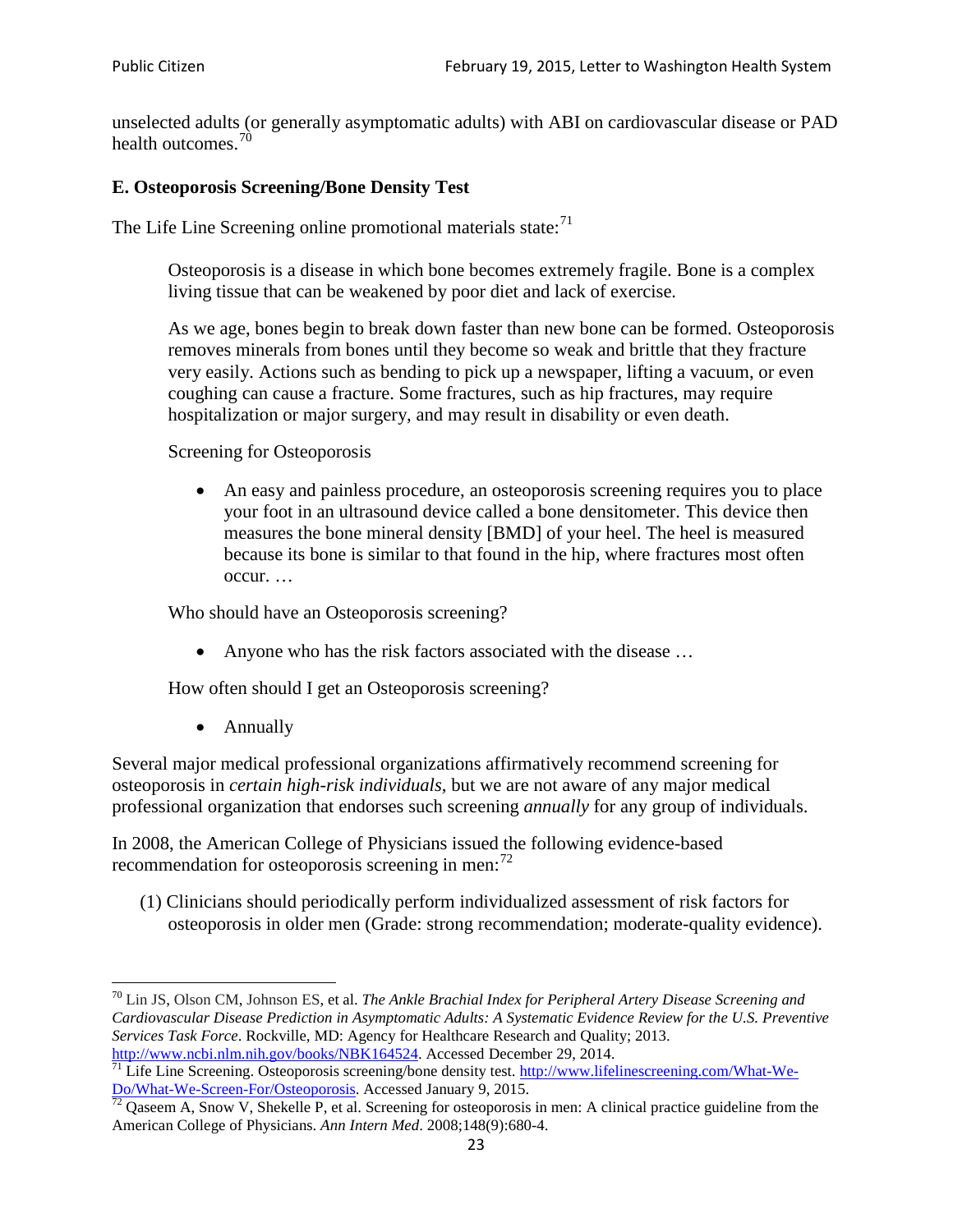A careful assessment of risk for osteoporosis in men is important. The appropriate age to start risk assessment is uncertain. However, by age 65 years, at least 6% of men have DXA [dual-energy X-ray absorptiometry]-determined osteoporosis, therefore, assessment of risk factors before this age is reasonable. Factors that increase the risk for osteoporosis in men include age (>70 years), low body weight (body mass index <20 to 25 kg/m2), weight loss (>10% [compared with the usual young or adult weight or weight loss in recent years]), physical inactivity (participates in no physical activities on a regular basis [walking, climbing stairs, carrying weights, housework, or gardening]), corticosteroid use, androgen deprivation therapy, and previous fragility fracture. Risk assessments should be updated periodically for men who choose not to be screened.

(2) Clinicians should obtain DXA for men who are at increased risk for osteoporosis and are candidates for drug therapy (Grade: strong recommendation; moderate-quality evidence).

Bone density measurement with DXA is the accepted reference standard for diagnosing osteoporosis in men. Men who are at increased risk for osteoporosis are candidates for DXA. Little evidence about alternatives to DXA exists. The 2 most studied methods are quantitative ultrasonography (usually of the calcaneus) and the OST [Osteoporosis Self-Assessment Tool]. Available evidence indicates that neither alternative is sufficiently sensitive or specific at predicting DXA-determined bone mass to be recommended as a substitute for DXA. Although 1 study has demonstrated a strong relationship between calcaneal ultrasonography and subsequent fracture, until treatment trials establish the effectiveness of therapy for osteoporosis diagnosed by ultrasonography rather than DXA, the role of ultrasonography in initiating therapy remains uncertain. No studies have evaluated the optimal intervals for repeated screening by using BMD measurement with DXA.

The evidence review showed that calcaneal ultrasonography predicts DXA-determined osteoporosis only modestly well. However, more important, it was a strong predictor of fracture in men. This may be because ultrasonography identifies other bone properties, such as bone quality, which may not be identified on DXA. Because treatment trials have not measured the effectiveness of therapy for osteoporosis diagnosed by ultrasonography rather than DXA, the role of ultrasonography in diagnosis remains uncertain.

In 2011, the USPSTF issued the following updated evidence-based recommendations for osteoporosis screening:<sup>[73](#page-23-0)</sup>

(1) A grade B recommendation for screening for osteoporosis in women aged 65 years or older and in younger women whose fracture risk is equal to or greater than that of a 65 year-old white woman who has no additional risk factors. In making this a grade B recommendation, the USPSTF offered the following rationale:

> No controlled studies have evaluated the effect of screening for osteoporosis on fracture rates or fracture-related morbidity or mortality.

<span id="page-23-0"></span><sup>&</sup>lt;sup>73</sup> U.S. Preventive Services Task Force. Screening for osteoporosis: U.S. Preventive Services Task Force recommendation statement. *Ann Intern Med*. 2011;154(5):356-364.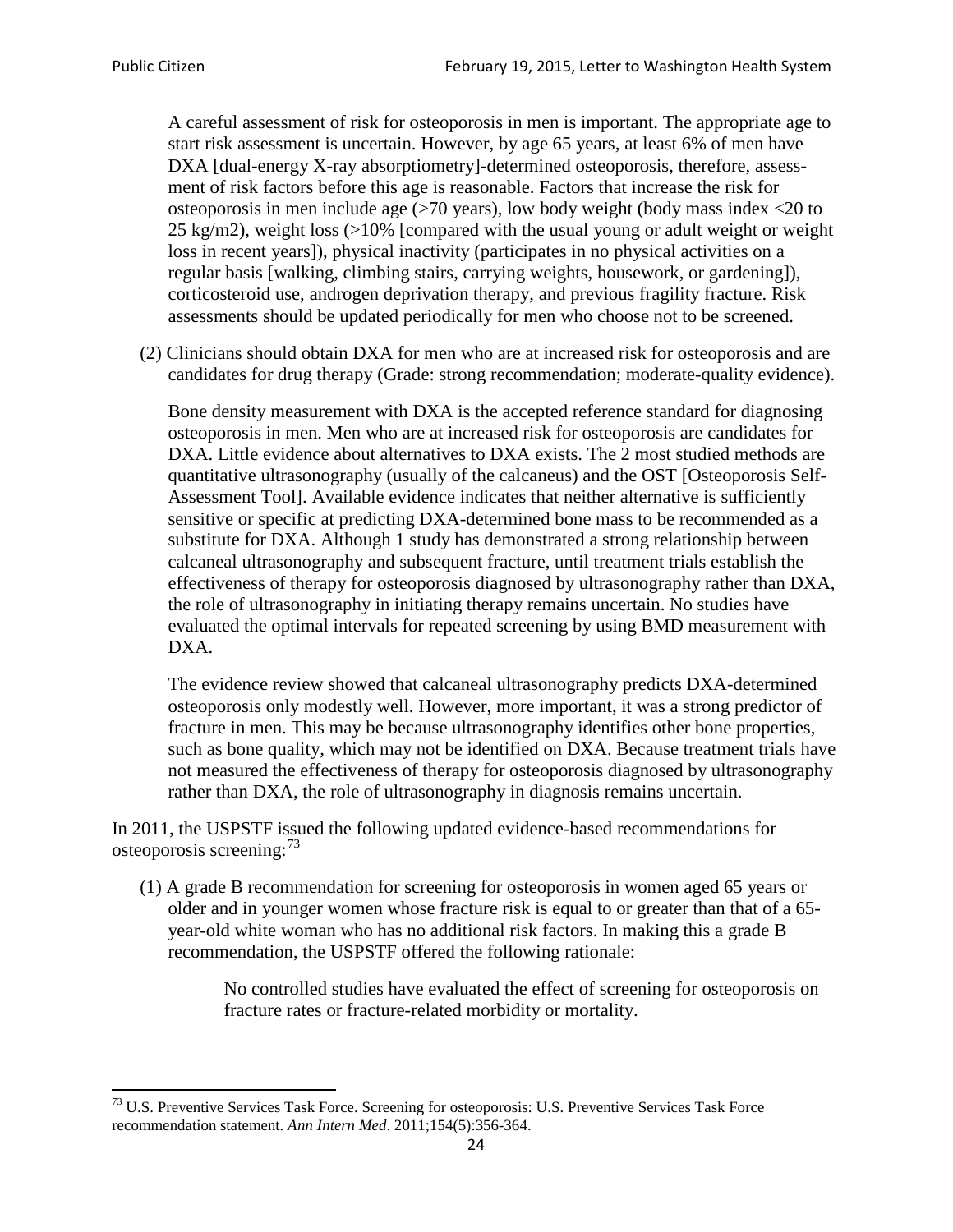In postmenopausal women who have no previous osteoporotic fractures, the USPSTF found convincing evidence that drug therapies reduce the risk for fractures. In women aged 65 years or older and in younger women whose fracture risk is equal to or greater than that of a 65-year-old white woman who has no additional risk factors, the USPSTF judged that the benefit of treating screeningdetected osteoporosis is at least moderate.

(2) An I statement concluding that the current evidence is insufficient to assess the balance of benefits and harms of screening for osteoporosis in men.

> Because of the lack of relevant studies, the USPSTF found inadequate evidence that drug therapies reduce the risk for fractures in men who have no previous osteoporotic fractures. The USPSTF identified the absence of randomized trials of primary fracture prevention in men who have osteoporosis as a critical gap in the evidence.

The USPSTF concludes that for men, evidence of the benefits of screening for osteoporosis is lacking and the balance of benefits and harms cannot be determined.

In discussing how often women should be screened for osteoporosis, the USPSTF noted the following: $74$ 

The potential value of rescreening women whose initial screening test did not detect osteoporosis is to improve fracture risk prediction. Evidence is lacking about optimal intervals for repeated screening and whether repeated screening is necessary in a woman with normal BMD. Because of limitations in the precision of testing, a minimum of 2 years may be needed to reliably measure a change in BMD; however, longer intervals may be necessary to improve fracture risk prediction. A prospective study of 4124 women aged 65 years or older found that neither repeated BMD measurement nor the change in BMD after 8 years was more predictive of subsequent fracture risk than the original measurement.

In 2012, the American College of Obstetricians and Gynecologists (ACOG) issued the following updated evidence-based recommendations on screening women for osteoporosis:<sup>[75](#page-24-1)</sup>

Bone density screening for women should begin at age 65 years. DXA absorptiometry screening can be used selectively for women younger than 65 years if they are postmenopausal and have other significant risk factors for osteoporosis or fracture.

Regarding how often women should be screened for osteoporosis, the ACOG recommended the following: $^{76}$  $^{76}$  $^{76}$ 

(1) In the absence of new risk factors, DXA screening should not be performed more frequently than every 2 years.

<span id="page-24-2"></span><span id="page-24-1"></span><span id="page-24-0"></span><sup>74</sup> *Ibid.* <sup>75</sup> American College of Obstetricians and Gynecologists. Osteoporosis. September 17, 2012. [http://www.guideline.gov/content.aspx?id=38413#Section420.](http://www.guideline.gov/content.aspx?id=38413#Section420) Accessed January 7, 2015.<br><sup>76</sup> *Ibid.*